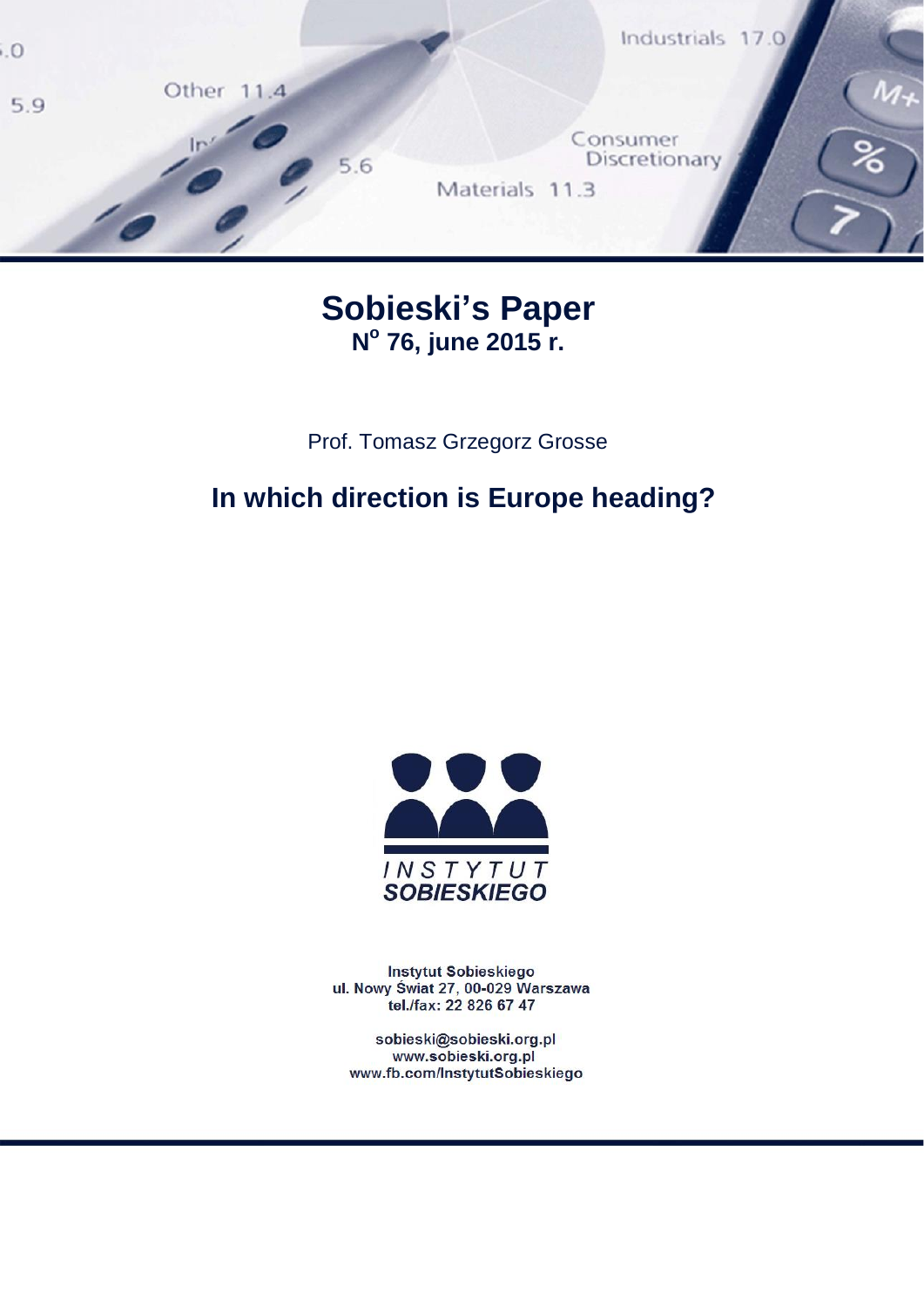### **In which direction is Europe heading?**

**In 2008, the European Union entered an economic crisis that at first affected the financial system and then turned into a crisis of the Eurozone. This meant serious implications for the on-going processes of European integration. The purpose of this analysis is an attempt to assess how Europe has been overcoming economic crisis and in which direction the political system has been heading.**

#### **Overcoming crisis in the Eurozone**

The events of the crisis mobilised the national and European elites (the latter defined as trans-national or super-national elites) to respond above all with respect to the economic situation. But in part, the changes concerned also the political dimension or precipitated consequences of a systemic character (related to the mechanisms of European integration in the system aspect). These reforms were undertaken after a serious delay and after lengthy debate<sup>1</sup>. Some ideas were only discussed and did not gain practical implementation due to differing opinions and interests among the leading political actors, above all the EU member states. As a result, the crisis was overcome to a partial or incomplete extent both in the economic and political respect. This resulted in an unnecessary prolongation of the crisis situation and generated serious economic, social and political costs. This lead to a rising wave of social dissatisfaction with both national governments and the processes of integration, and of peaking popularity of extreme anti-systemic and anti-European groups. In certain cases these parties opposed the continuation of European integration in the current form and questioned the purpose of further participation in the currency union (this took place in France, Germany, Italy, Greece and the UK).

<sup>1</sup> T. G. Grosse, *Kryzys jako zjawisko politologiczne*, J. M. Fiszer, M. J. Tomaszyk (ed.): *Zarządzanie procesem integracji i modernizacja Unii Europejskiej w dobie kryzysu oraz kształtowania się nowego ładu międzynarodowego*, ISP PAN, Warsaw 2013, p. 17-35.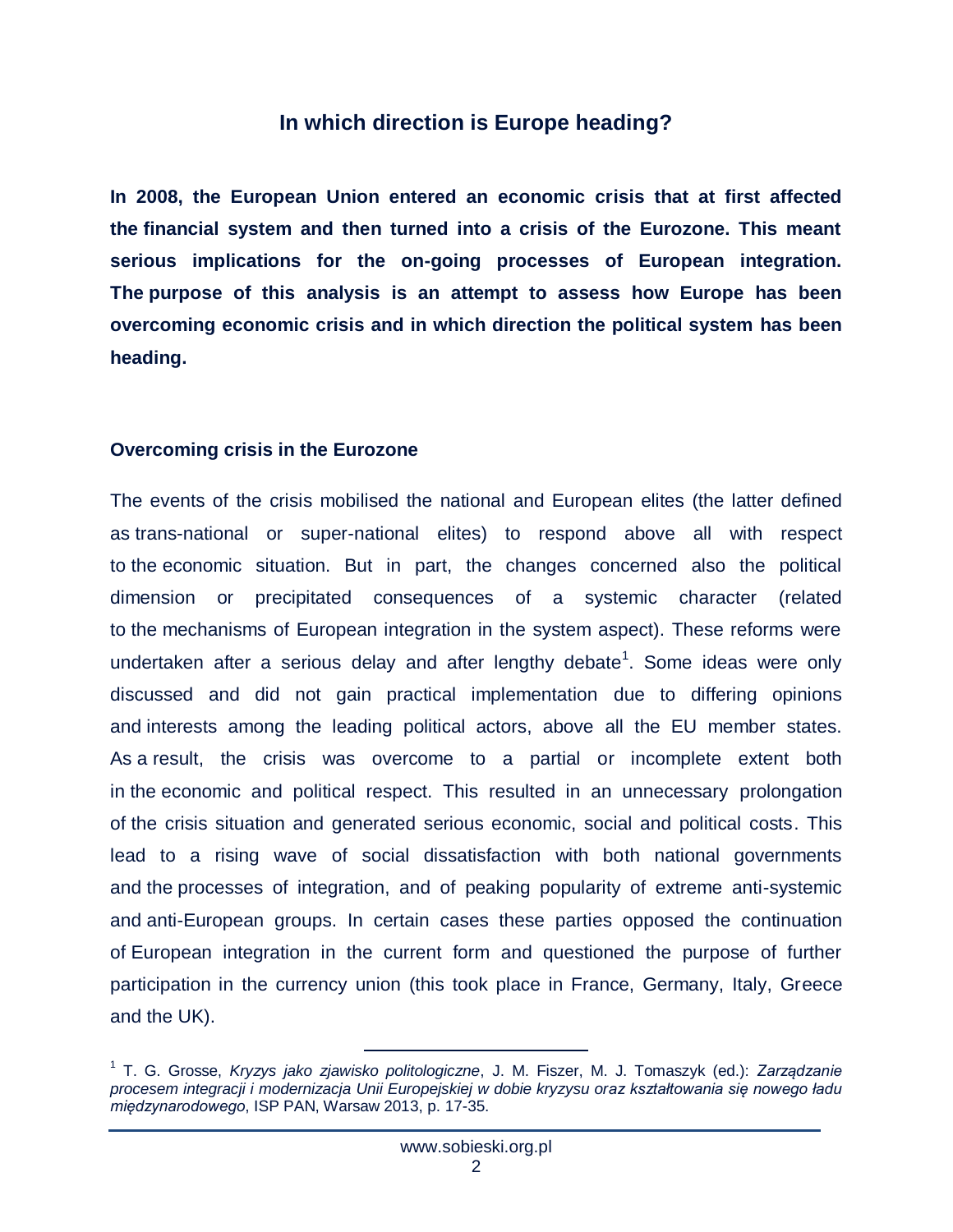In this analysis I would like to present the thesis that the basic systemic dysfunctions at the root of the crisis have not been overcome. Anti-crisis activities was to a great extent directed at restoring the pre-crisis *status quo*, not only in the sense of stabilising the economic situation but above all to maintain the earlier competitive advantages of the central states and minimisation of the redistributive costs borne by those states on behalf of the countries most hit by the crisis. The time of the crisis also served to strengthen the power of intergovernmental institutions in the Union, as well as the leadership of the largest and most wealthy member states, mainly Germany. It weakened the autonomy of certain European institutions, above all the Commission and Parliament, as well as reducing the cohesion of the European legal system, amongst other things as a result of the application of various forms of exceptions, activities almost beyond the remit of treaties in force or other informal anti-crisis policies<sup>2</sup>. A range of anti-crisis institutions were introduced by separate international treaties and therefore beyond the order of Union law. Furthermore, the tendency deepened for an EU divided into two tiers of integration (the two-speed Europe) with a more strongly integrated Eurozone and the remaining European Union states. All the above mentioned phenomena were effects of adjustment to the crisis situation and were systemic in nature (they concerned the fundamental features and way of functioning of the EU political system). However, they do not overcome in any basic manner the ongoing systemic political dysfunctions and deficits of the uniting Europe (for example, they did not improve the pace, nor the accuracy of decision-making nor did they even out the democratic legitimacy deficit). Nevertheless, it would seem that the earlier model of community integration (or community model) has been seriously weakened, leading to the danger of further problems and political costs in the future.

### **Overcoming the economic problems and dysfunctions of the common currency system**

<sup>2</sup> K. Tuori, K. Tuori, *The Eurozone Crisis. A Constitutional Analysis*, Cambridge Studies in European Law and Policy, Cambridge – New York: Cambridge University Press 2014.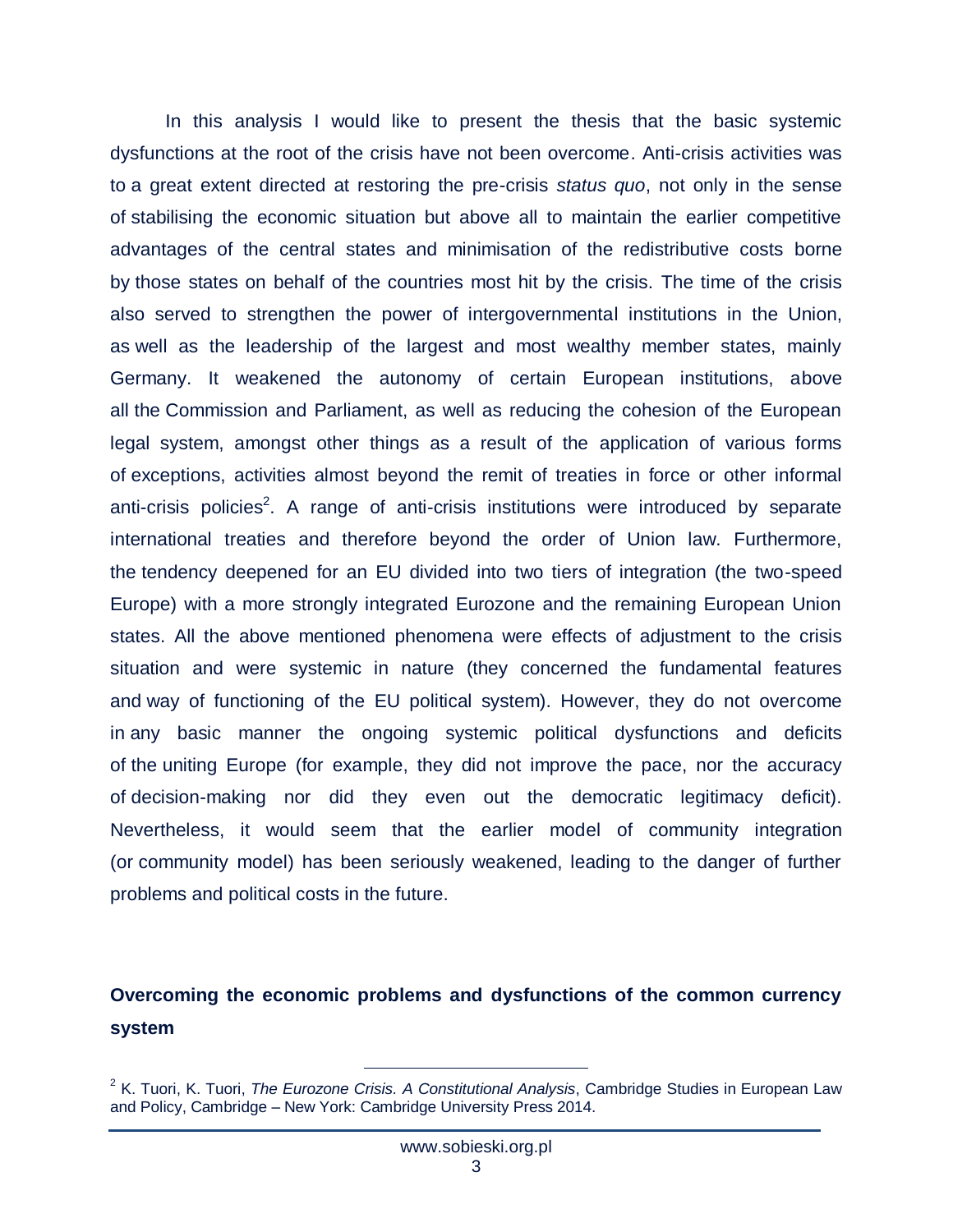The fundamental source of the many tensions in Europe was the economic crisis (commencing in 2008) followed by the systemic problems of the Eurozone (after 2010). An element of the dysfunction of this zone is above all the low level of economic growth and employment in certain member countries, which might be described as an internal disequilibrium, and also the high level of differentiation in current account between currency union members, which I would describe as external disequilibrium. In both cases, the imbalances were cumulating before the outbreak of the crisis<sup>3</sup>.

The internal imbalance, or rather the excessive unemployment and low rate of economic growth, resulted from weakening competitiveness in the southern states of Europe. This was caused by an excessive rise in inflation and real exchange rate after the introduction of the euro. The unified monetary policy in the Eurozone prevented the effective limitation of inflationary impulses in the mentioned countries<sup>4</sup>. Another problem was also the incorrect economic policies in these countries, which preferred private and public consumption while neglecting structural investments to strengthen competitiveness. A clear factor in the described dysfunctions was the excessive liberalisation of financial markets, which greatly contributed to the rise in consumption in Southern Europe and stimulated inflation. Supervisory policy over these markets did not counteract the formation of speculative bubbles on certain assets.

The external imbalance was however characterised by an increasing rate of foreign debt. This was above all a result of excessive import and too low export from southern European countries. This tendency showed in the rising current account deficit of these countries. Like in the case of internal imbalance, this was due to a great extent to the weakening competitiveness of the economies of the southern part of Europe (and also of, for example, Ireland). Some experts note that export from this part

<sup>3</sup> P. Temin, D. Vines, *The Leaderless Economy. Why the World Economic System Fell Apart and How to Fix It*, Princeton University Press, Princeton – Oxford 2013, s. 151-204.

<sup>&</sup>lt;sup>4</sup> It is recognized that monetary policy in the euro zone before the crisis was too restrictive (and therefore was primarily aimed at limiting inflation). However, due to very different macroeconomic situation in individual euro area countries such policy, proved to be still too weak in southern Europe, because it does not counteract excessive inflationary pressures. Por. B. J. Cohen, *Dollar Dominance, Euro Aspirations: Recipe for Discord*? "Journal of Common Market Studies" 2009, vol. 47, nr 4, s. 741-766.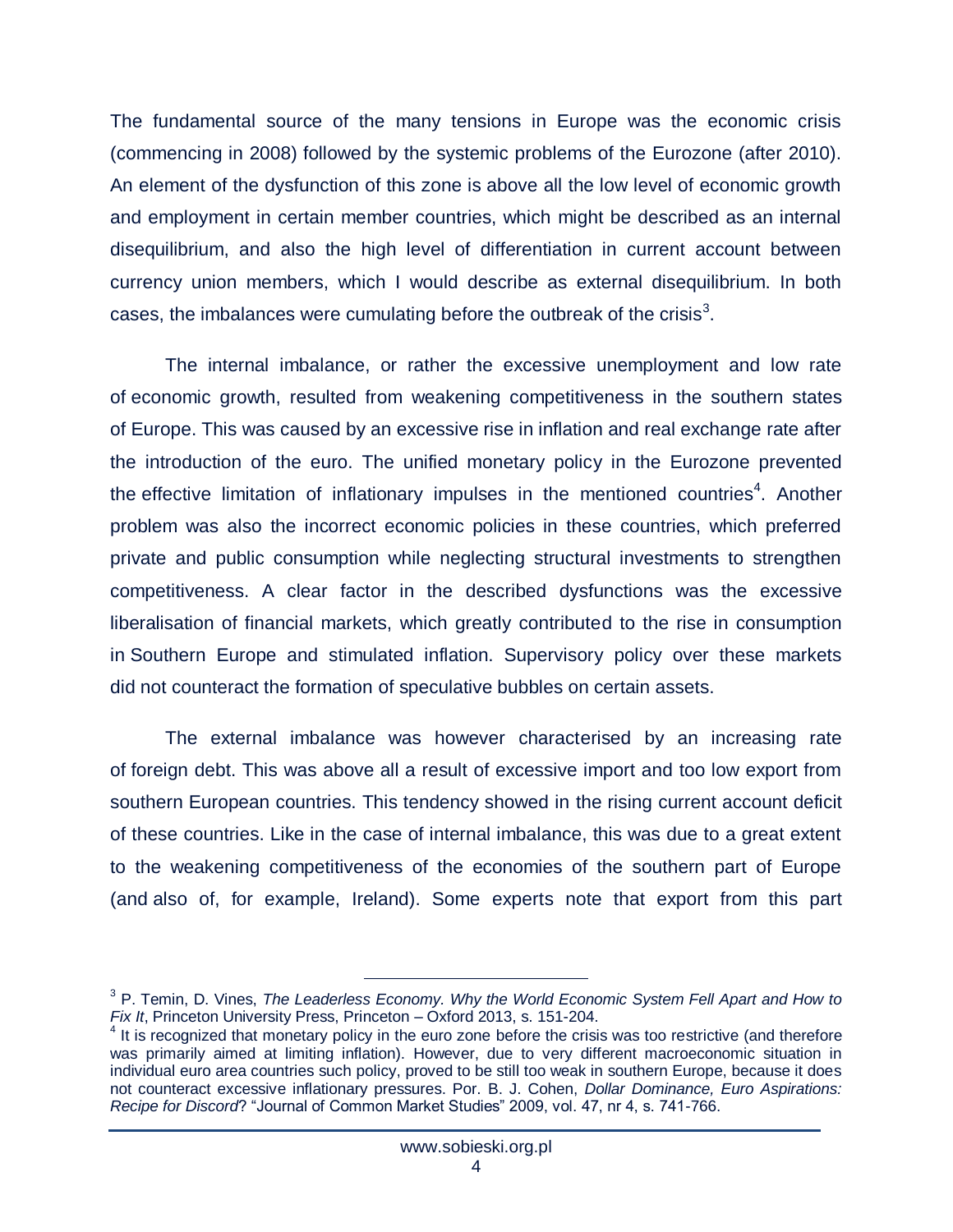of the Eurozone was replaced on the global markets by cheaper production from China<sup>5</sup>. This was also due to the gradual appreciation of the common currency in relation to other international currencies, whatever the internal conditions of the Eurozone. The growing foreign debt of the discussed countries was linked to rising private consumption, especially resulting from property purchasing. With the onset of the crisis, this first brought problems on the banking market, followed by difficulties with excessive public debt (some of the banks were rescued with the aid of public funding) $6$ .

To sum up, the culmination of macroeconomic imbalances in the Eurozone was linked above all with the differing economic competitiveness between the weakest economies situated mainly in southern Europe and the wealthiest from the central part of the continent. It is worth pointing out that these differences were due both to the economic policies of the particular members and the mistaken policies of European institutions. Countries that were losing competitiveness did not undertake appropriate structural reforms in time to protect their economies from the negative effects of currency union. The situation of German was diametrically different as there the government implemented a range of internal reforms at the beginning of the century. However, much more important for the competitiveness of this country was the massive shifting of production to the new member states of central Europe (most often situated outside the Eurozone)<sup>7</sup>. In the case of European institutions, the problem was inappropriate monetary policy and excessive deregulation of financial markets, which greatly contributed to a deepening of the problems in the Eurozone.

It turned out that there was a lack of institutions in the currency union that could act to counter the deepening imbalances. No such instruments have yet been introduced in response to the crisis. Instead, an anti-crisis tactic was implemented that partially aggravated the problems. The weakest economies cannot rebuild their economic

<sup>5</sup> R. Chen, G. M. Milesi-Ferretti, T. Tressel, *Eurozone external imbalances*, "Economic Policy" 2013, vol. 28, nr 73, January, s. 101-142.

<sup>6</sup> C. Allsopp, D. Vines, *Fiscal Policy, Inter Country Adjustment and the Real Exchange Rate*, [w:] M. Buti, S. Deroose, V. Gaspar, J. Nogueira Martins (eds.): *The Euro: The First Decade*, Cambridge University Press, Cambridge 2010, p. 552-556; P. Krugman, *End this Depression Now*, New York – London, W.W. Norton & Company 2012.

<sup>7</sup> P. Guerrieri, P. Esposito, *Intra-European imbalances, adjustment, and growth in the eurozone*, "Oxford Review of Economic Policy" 2012, vol. 28, no. 3, p. 532-550.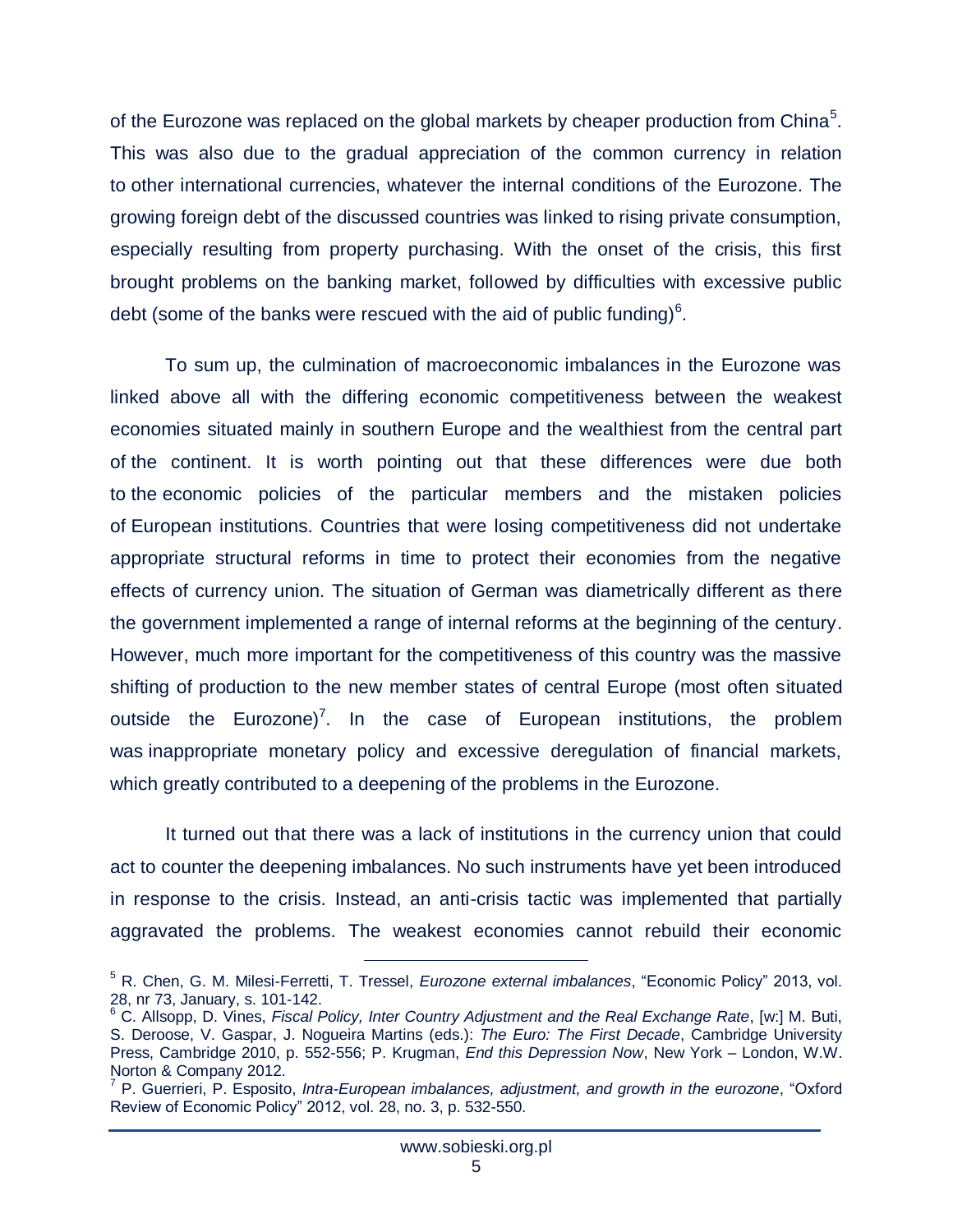competitiveness in the short-term by applying currency policy (by inflating their currencies) as this is impossible from within the currency union. They cannot either stimulate their economies through investment (in the longer term) as they have been forced into fiscal consolidation. The difficult situation on the labour market is not improved by the relatively low labour mobility in Europe. At the same time, at the level of the currency union, there are no fiscal instruments as yet (for example in the scope of social policy) that would make possible the rebuilding of demand in the member countries in the midst of crisis, nor either such institutions that would allow essential structural investment to strengthen the competitiveness of these countries. The solution proposed by the European decision-makers was so-called internal devaluation, which was supposed to lower the costs of production in the weakest Eurozone countries. However, this policy created deflationary pressure and slowed down the pace of economic growth. It therefore led to a worsening of the internal imbalance (a rise in unemployment) with only slow rebuilding of external equilibrium (competitiveness of domestic export). According to the experts, basing anticrisis policy solely on internal devaluation without an inflow of external investment could not lead to success<sup>8</sup>. Meanwhile, countries in the throes of the crisis were having to cope with the problem of private investment outflow, while at the same time not receiving enough support from European financial instruments.

Currency union "froze" currency and fiscal policy options - the two main adjustment mechanisms that ought to be available in an economic competitiveness crisis situation. Also, there was a lack of appropriate European fiscal policy instruments. In this situation, the main and relatively most effective anti-crisis mechanism became the European Central Bank's (ECB) monetary policy. However, this policy concerned above all an economic recovery across the Eurozone and not the introduction of the expected structural reforms in individual states or the redressing of macroeconomic imbalances in the common currency system. At first, Bank policy was above all addressed to the stabilization of the banking system in Europe and the situation on the sovereign debt market in the currency union. Later,

<sup>&</sup>lt;sup>8</sup> P. Temin, D. Vines, p. 199; P. Guerrieri, P. Esposito, p. 548.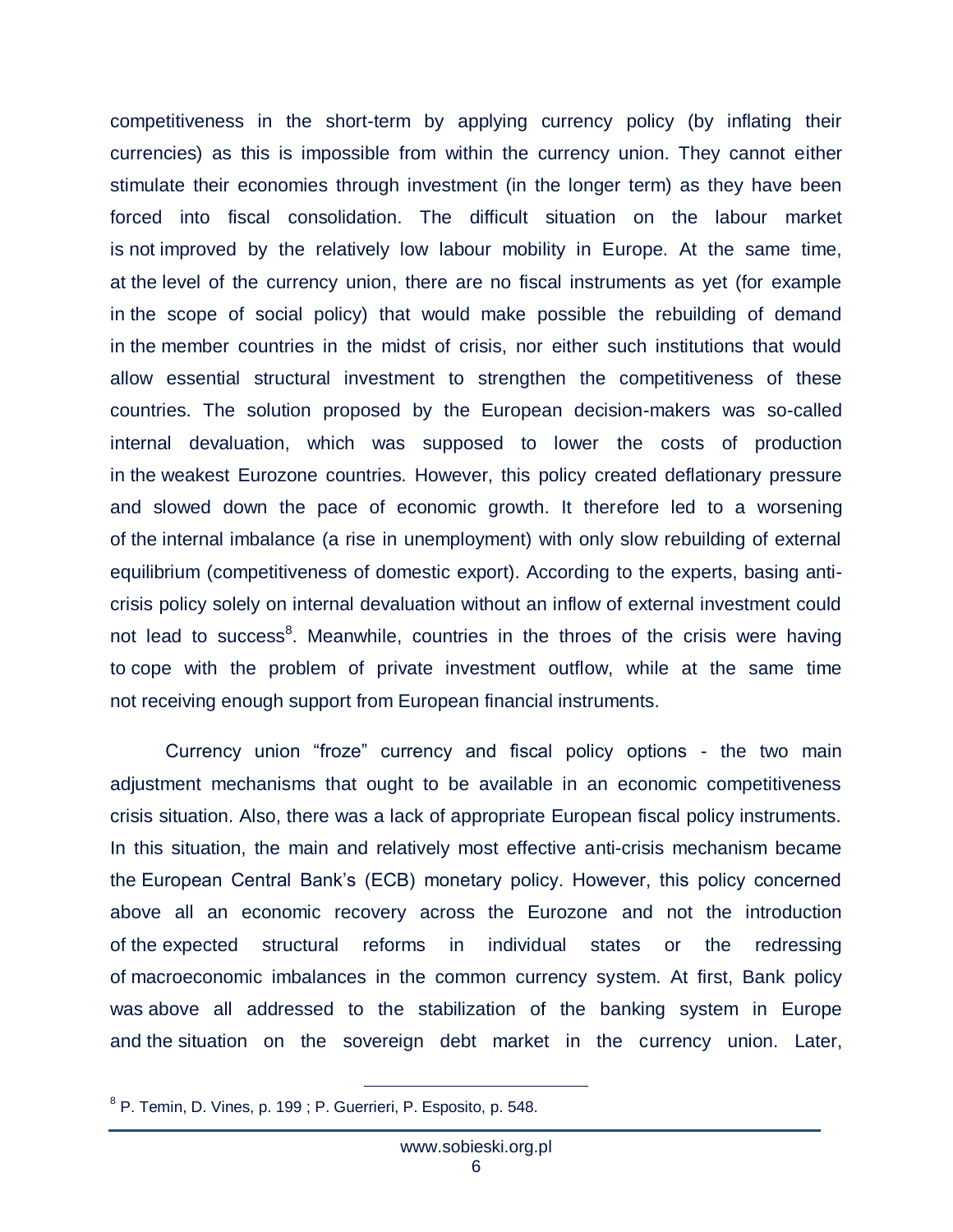and to an ever-greater degree (amid great political controversy between individual member states), quantitative easing was introduced to increase the amount of money circulating in the economy. The abovementioned policies acted to stimulate the real economy in Europe only to a limited extent<sup>9</sup>. The stimulation of bank lending to companies was quite limited while the euro quite clearly lost in value, which contributed to increase in export and improved economic demand in 2015. The situation in the European banking system stabilised, treasury bond yields fell and the scale of financial speculation increased (on the stock exchange or other financial instruments). So the activity of the ECB served above all to stabilise financial markets and lower the cost of public debt servicing for individual governments. It was not until the eighth year of the crisis that the policies contributed to stimulating economic growth. Additionally, the majority of Bank activity had an ad hoc effect reminiscent of "buying time" for other reform policy in the Eurozone. Political decision-makers did not always correctly use this time, while ECB policies might yet cause further problems in the future. They are associated with, for example, a rise in public debt and the burdening of the banking sector with the bonds of the most risky economies. Furthermore, experts predict the possibility of continued low growth (or economic stagnation<sup>10</sup>) and the disconnection of financial sector activity from the real economy<sup>11</sup>.

The Eurozone political elite adopted an anti-crisis tactic that, instead of stimulating growth and the improvement of the weakest member countries' economic competitiveness, instructed fiscal discipline and led to internal devaluation. Of fundamental importance in this respect was the strengthening of the current Stability and Growth Pact regime, which meant forcing member states to seek budget savings and reduce public borrowing. Another instrument of anti-crisis policy was strengthening the coordination of economy management, the main mechanism of which became

<sup>9</sup> Ch. Martin, C. Milas, *Quantitative easing: a skeptical survey*, "Oxford Review of Economic Policy" 2012, vol. 28, no. 4, p. 750-764; Ch. A. E. Goodhart, J. P. Ashworth, *QE: a successful start may be running into diminishing returns*, "Oxford Review of Economic Policy" 2012, vol. 28, no. 4, p. 640-670.

<sup>&</sup>lt;sup>10</sup> Por. L. Summers, *Why stagnation might prove to be the new normal*, "Financial Times", December 15 2013, p. 7.

 $11$  Ch. A. E. Goodhart, J. P. Ashworth, p. 668.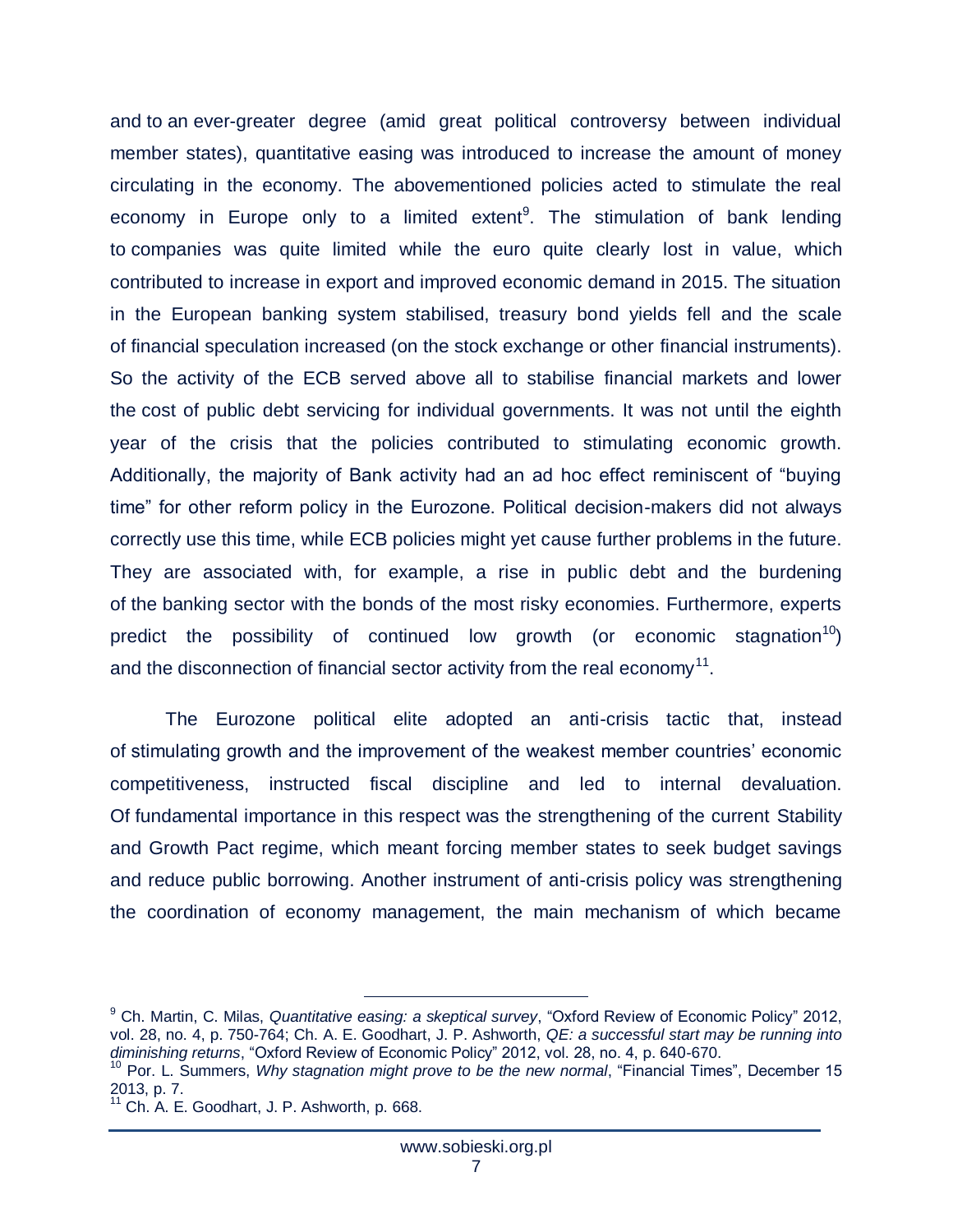the European Semester procedure<sup>12</sup>. This is supposed to increase the tempo of structural reform implemented by member states and limit macroeconomic imbalances in the EU. The fundamental problem of both the abovementioned mechanisms is that the costs and political weight of any eventual reforms falls exclusively on the member states. In the event of a serious economic crisis situation, these kinds of policy are exceptionally difficult to undertake for political reasons, and what is more may turn out to be insufficient or counter-productive (for example budget spending cuts may hamper recovery from recession and may cause economic stagnation). The practical application of both of the above mentioned anti-crisis mechanisms shows that states in crisis have many ways of avoiding the implementation of change. An example was that of the situation of France, which gained successive deferrals of fiscal adjustment from the European Commission (in 2015, the deadline for budget deficit reduction was deferred for the third time to 2017, with the first being gained in 2009). Also Greece, despite the draconian regime of conditioning and supervision from international officials (European Commission, ECB and the International Monetary Fund), delayed the introduction of a range of reforms throughout the years in which European support programmes were in force.

An important anti-crisis instrument was the successive versions of support funds (The European Financial Stability Instrument, the European Financial Stability Mechanism and the European Stabilisation Mechanism). These were above all instruments supposed to secure financial liquidity (and so are not the kind of funds effective in preventing solvency crises, especially of a number of states in the currency union at the same time). Apart from that, they were supposed to serve the execution of structural changes and budget savings introduced in crisis-hit member economies. The effectiveness of these policies turned out to be far below expectations, at least in relation to certain countries (especially Greece). The banking union became a separate anti-crisis instrument, addressed above all to the EU financial sector. This is a preventative mechanism supposed to secure the Union against another great

<sup>&</sup>lt;sup>12</sup> T. G. Grosse, *Semestr Europejski: poprawa zarządzania czy zmiana ustrojowa? "Analiza natolińska"* 2013, no. 7 (65), www.natolin.edu.pl [access: 27.10.2013].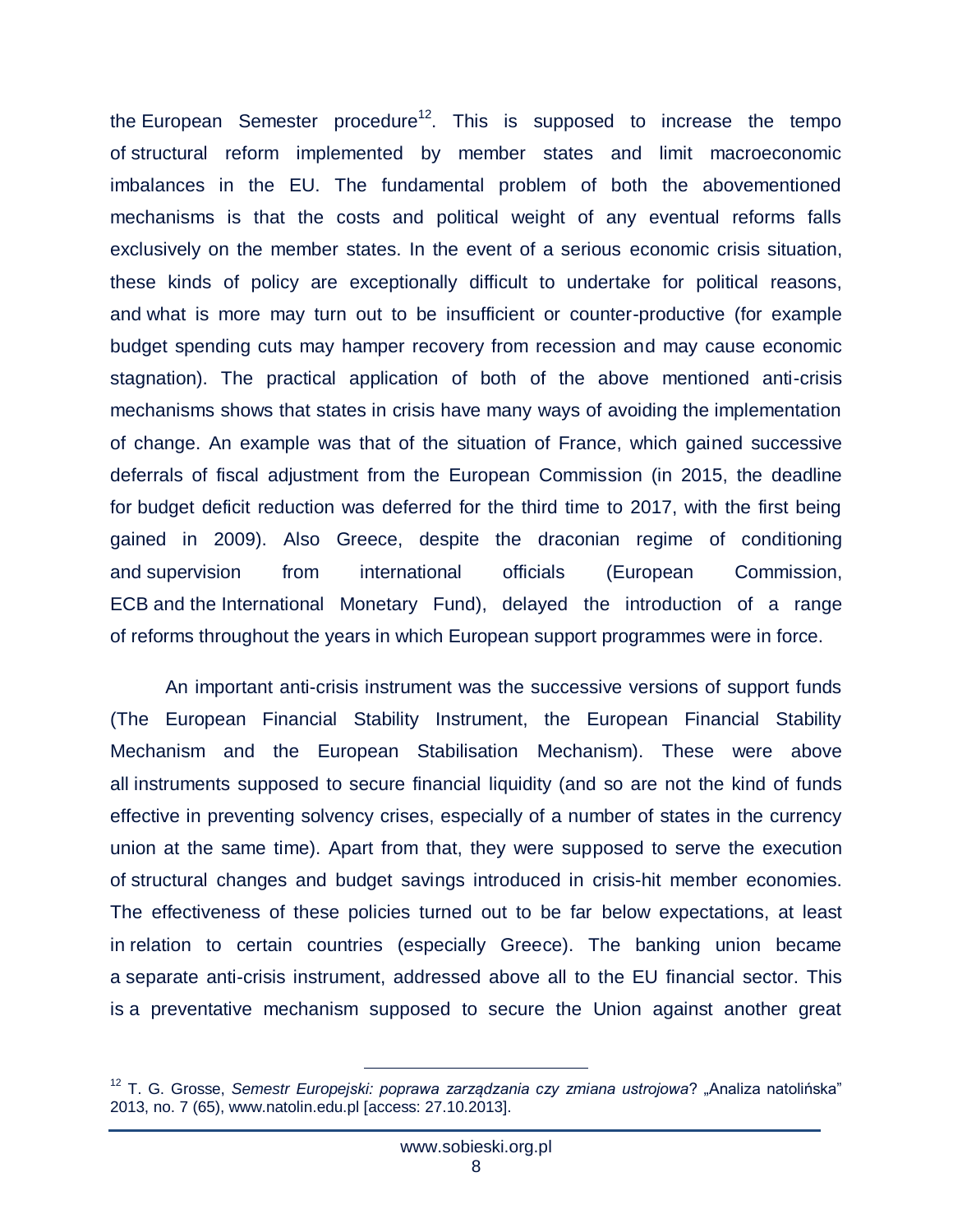banking crisis. However, experts are of the opinion that it is incomplete and as such can only fulfil expectations in a serious financial sector systemic crisis to a limited  $extent<sup>13</sup>$ .

To sum up, it is worth emphasising that EU policies had hitherto fundamentally strengthened the Stability and Growth Pact and so were directed at austerity policy. Certain institutions essential to overcome macroeconomic differences or the improvement of peripheral economies' competitiveness were not implemented at all. Others were only partially introduced (this was the case with the banking union). The selected anti-crisis tactic resulted in economic difficulties being spread over time and becoming ever more painful for certain nations. This is born out by the high unemployment in the whole EU and Eurozone, which in certain countries came close to or exceeded 27% in 2013 (Greece and Spain)<sup>14</sup>.

The basic aim of anti-crisis policy - the reduction of public debt - has not been achieved. In the course of the crisis, this level rose in the whole of the Eurozone (it is estimated at over  $94\%$  in  $2015$ )<sup>15</sup>. It increased in the most indebted countries (including Greece<sup>16</sup>, Spain, Ireland, Italy, Portugal and Cyprus, but also in France). The situation was a little better as far as the budget deficit was concerned, which fell in the majority of countries<sup>17</sup>. What is less good is that the so-called structural deficit grew in some countries<sup>18</sup>. Since the coming in force of the Fiscal Pact in 2012, this had become a significant macroeconomic criteria, and the indicator increased throughout the Eurozone but to the greatest extent in Spain, Italy and France. Furthermore, it was not possible to overcome in any significant way the macroeconomic imbalances in the Eurozone, especially in terms of differences in competitiveness

<sup>&</sup>lt;sup>13</sup> T. G. Grosse, *Dylematy unii bankowej*, "Analiza natolińska" 2013, 2 (60), Centrum Europejskie Natolin, www.natolin.edu.pl, [access: 29.03.2013].

<sup>14</sup> *Flash estimate for the first quarter of 2014*, Eurostat – News release, 76/2014 - 15 May 2014.

<sup>15</sup> *European Economic Forecast, Winter 2015*, European Commission, Brussels 2015, p. 170.

 $16$  In 2015 the national debt in this country was estimated at almost 180% of GNP despite being already once reduced in 2012.

 $17$  However, in certain Eurozone countries this indicator rose during the crisis despite drastic budget savings, for example in Spain and Cyprus.

<sup>18</sup> The *structural deficit* is the budget deficit corrected by cyclical swings in demand and so takes into account falls in income and growth in spending resulting from the economic crisis.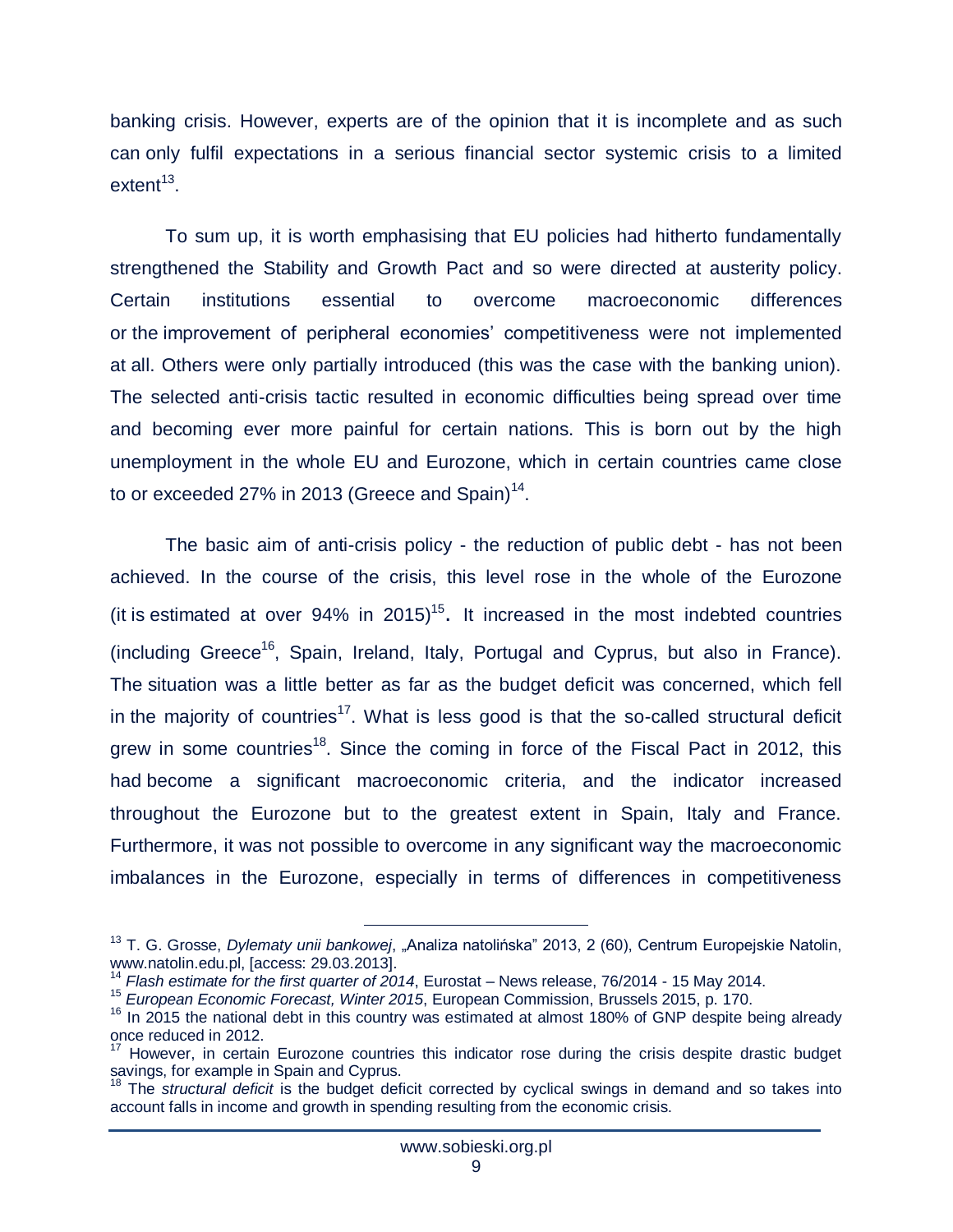between central and peripheral economies, an expression of which is above all the persistent current account deficit of Greece, Portugal, Spain and Cyprus<sup>19</sup>. There are also big discrepancies in prices and salaries (interestingly, prices are lower in the central countries with a higher level of pay)<sup>20</sup>. All this indicates a very doubtful level of anti-crisis policy effectiveness. It also suggests that economic difficulties may be prolonged, with all the negative effects that this implies for European integration. This is exactly why many economists declare the anti-crisis tactic realised in Europe and economically irrational and even counter-productive $21$ .

The prolonged crisis caused growing social, economic and financial costs. These were in the main shifted onto the countries that were directly hit by the crisis. However, in financial terms, the richest nations also had to cover the costs to a certain extent (they were in a better fiscal and economic condition to do so), as did the financial investors from those countries. All this taken together lead to a range of political tensions in the heart of the Eurozone<sup>22</sup>. For example, the states of southern Europe most affected by the crisis tried to water down the policy of spending cuts and internal devaluation. They resented the central members of the Eurozone, especially Germany, for the excessively restrictive policies imposed on them in the midst of the crisis. Also, the more well off countries (including Germany, Holland and Finland) resisted further transfers of funds designed to help members in crisis. There was ever-greater political tension between France and Germany as to the direction of anti-crisis policy – all the more so as the French economy was getting weaker all the time. This was perceived in Paris as proof that the German tactic for emerging from the crisis

<sup>19</sup> *European Economic Forecast, Winter 2015*, European Commission, Brussels 2015, p. 174.

<sup>20</sup> W. Münchau, *The real eurozone problems are hidden under the bonnet*, Financial Times, Monday, 30 March 2015, p. 7.

<sup>21</sup> Por. M. Blyth, *Austerity: The History of Dangerous Idea*, Oxford – New York: Oxford University Press 2013; P. Krugman, *How the Case for Austerity Has Crumbled*, "The New York Review of Books" 2013, June 6, vol. LX, no. 10, p. 67-73; R. Kutner, *Debtors' Prison. The Politics of Austerity versus Possibility*, Alfred A. Knopf, New York 2013, p. 105-135. I discussed the discrepancies between economic rationality and the politics of the Eurozone: T. G. Grosse, O dwóch logikach integracji walutowej w Europie, "Polski Przegląd Dyplomatyczny" 2012, no. 1 (63), p. 53-76.

<sup>22</sup> J. D. Medrano, *The Limits of European Integration*, "Journal of European Integration" 2012, vol. 34, no. 2, p. 191-204; A. Moravcsik, *Europe After the Crisis. How to Sustain a Common Currency*, "Foreign Affairs" 2012, vol. 91, no. 3, p. 54-68; C. Offe, *Europe Entrapped. Does the EU have the political capacity to overcome its current crisis*? "European Law Journal" 2013, Vol. 19, no. 5, p. 595–611.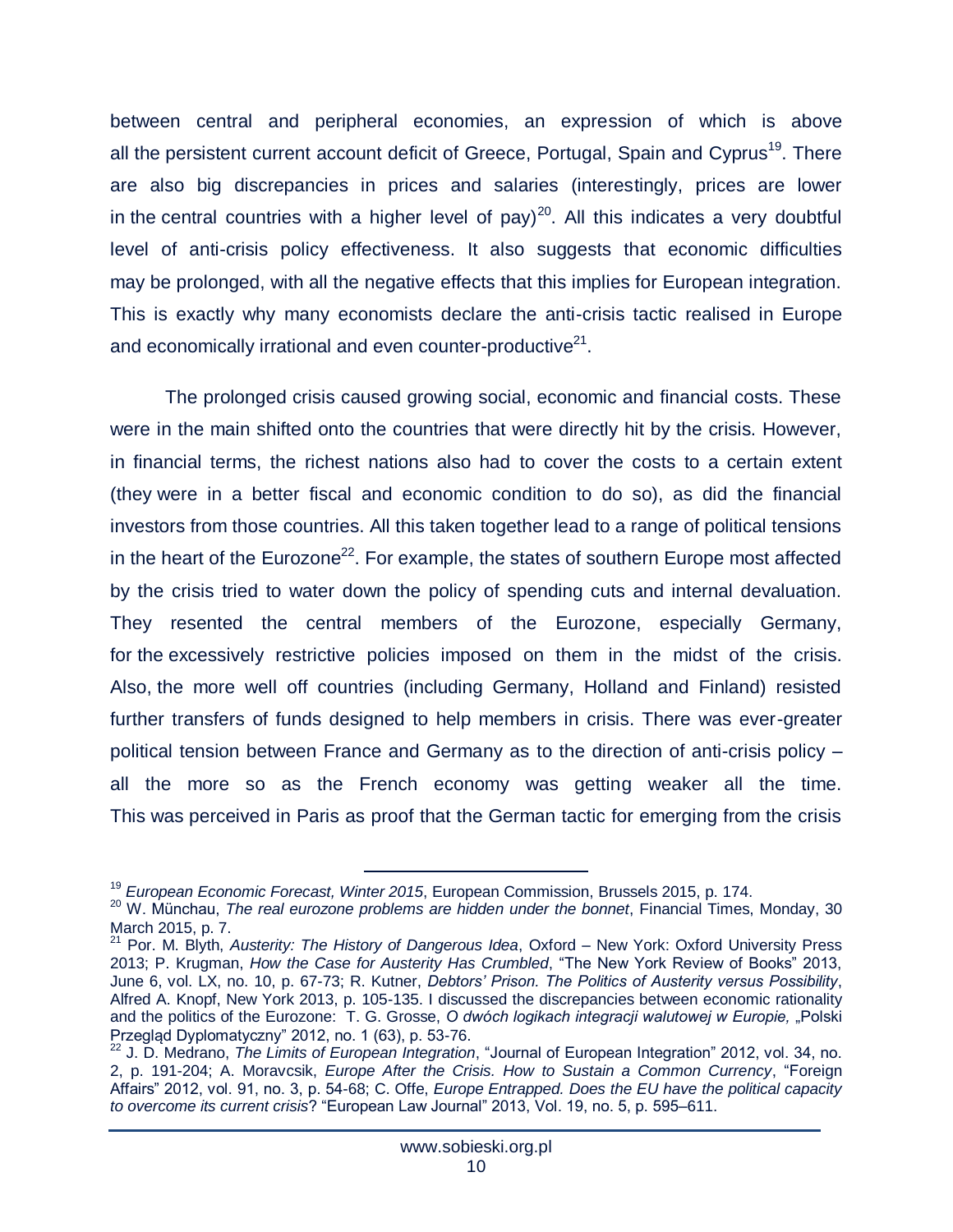was also hitting France ever more. All this indicates that the capacity of the EU to overcome the economic crisis was relatively limited, which translated into political difficulties.

#### **Overcoming the dysfunctions of the political system in Europe**

An economic crisis is the greatest of challenges both for the government in power and for the current political order. As Seymour Lipset put  $it^{23}$ , every democratic system must provide economic growth or lose legitimacy. The crisis in the European Union above all hit this "utilitarian legitimacy" – the concept basing the legitimacy of the political order in Europe on its greater effectiveness than individual nation states. However, it turned out that the system of managing the EU is dysfunctional, an expression of which were the difficulties in overcoming the crisis in the Eurozone $^{24}$ .

The functioning European political system is one of two tiers – it operates at two levels at the same time: the national and the European<sup>25</sup>. Both affect each other, which is associated with informal and formalised "channels" of mutual relations. Democracy exists in the various member states for either longer or shorter periods and it may be suffering erosion because of, amongst other things, membership of the European Union. This is linked to the system that limits, by the processes of integration<sup>26</sup>, the decisions of political institutions at national level. This kind of event takes place exactly during economic crises, when countries plunged in difficulties found themselves under strong external pressure (European institutions and other member

<sup>23</sup> S. M. Lipset, *Some Social Requisites of Democracy: Economic Development and Political Legitimacy*, "*The American Political Science Review" 1959, v*ol. 53, no. 1, p. 69-105.

<sup>&</sup>lt;sup>24</sup> Other researchers have also noticed this dysfunction, though in their opinion the crisis in the functioning of the EU and European institutions did not lead to a crisis of integration itself. M. Nadolski, *"Kryzysy" w procesie integracji europejskiej z perspektywy historycznej,* typescript 2015

<sup>&</sup>lt;sup>25</sup> T. G. Grosse, *Dwupoziomowy system polityczny w Europie*, "Przegląd Europejski" 2012, no. 2 (25), p. 7-26.

<sup>&</sup>lt;sup>26</sup> More on this subject: V. A. Schmidt (2006): Democracy in Europe: The EU and National Polities. New. York, NY: Oxford University Press; V. A. Schmidt (2004): *The European Union: Democratic Legitimacy in a Regional State*?, "Journal of Common Market Studies", vol. 42, no. 5, p. 975-997; P. Mair, *Political Opposition and the European Union*, "Government and Opposition" 2007, vol. 42, no. 1, pp. 1-17 [13-15]; T. G. Grosse, *Changes in Western democracy: a systemic crisis, or a chance to overcome it*? "Politeja" 2012, no. (3) 21, p. 133-154.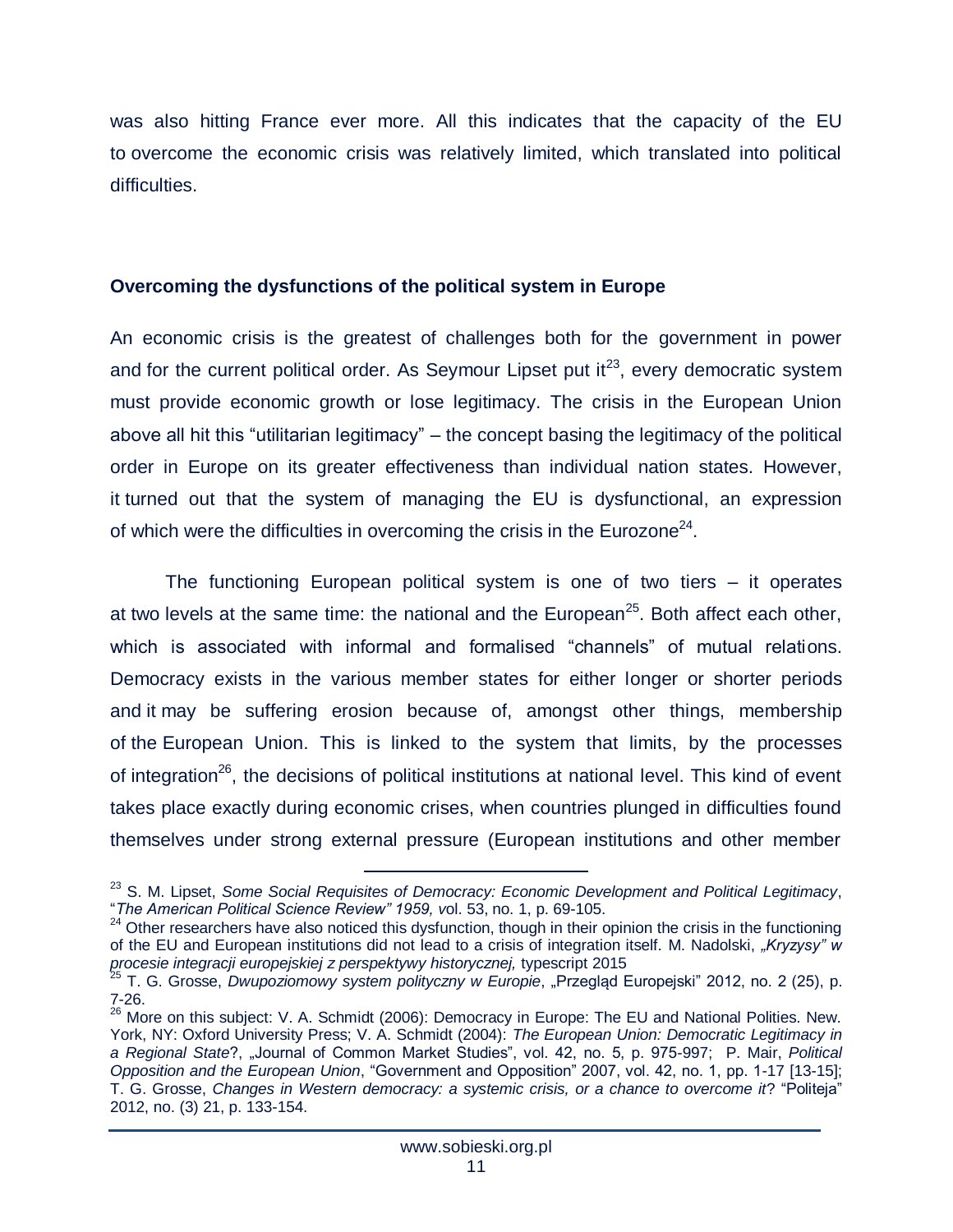states), and their governments sometimes were forced to pursue policies at odds with the expectations of national electorates.

Pressure from the Europeanisation side (that is, the conditions presented by the European institutions or those deriving from EU legislation) concerned above all the periphery states that were most hit by the crisis. Of significance is that the implementation of these conditions took place despite the opposition of voters or sometimes even democratic institutions of these countries. For example, the Cypriot parliament at first rejected the draconian conditions of support presented by the Euro group and the IMF (in 2013). Even so, a few days later the costs of the crisis were to a great extent shifted onto the residents of Cyprus and its economy. A similar practice also met certain countries central to the currency union. For example, the French government, in accordance with the expectations of the European Commission, had to introduce politically difficult reforms liberalising the economy by resorting to decrees out of concern about resistance to that kind of change in parliament (and within the framework of the routine legislative path).

Even greater problems of democratic legitimisation occur at the European level. EU institutions (especially the technocratic) do not have the appropriate electoral authorisation though they systematically increase the scope of their authority over European societies<sup>27</sup>. According to other opinions<sup>28</sup>, there is no democracy at the European level as there is no organised opposition or alternative programme to decisions taken nor any accountability to voters. The de-politicisation of the system is deepening at this level, which is related to the small significance of electoral politics, including the deliberation of the program among the parties representing on the one hand the government, and on the other the opposition. At the European level, EU technocrats and politicians who originate from the member nations but who have, to an ever greater extent, been breaking away from their national electorates. To a certain extent, this resembles the working of a "political cartel" as the political divisions on the left and right have been eroded in the name of common

<sup>27</sup> D. Beetham, C. Lord, *Legitimacy and the European Union*, Longman, Harlow 1998.

<sup>&</sup>lt;sup>28</sup> P. Mair, p. 7-8, 14.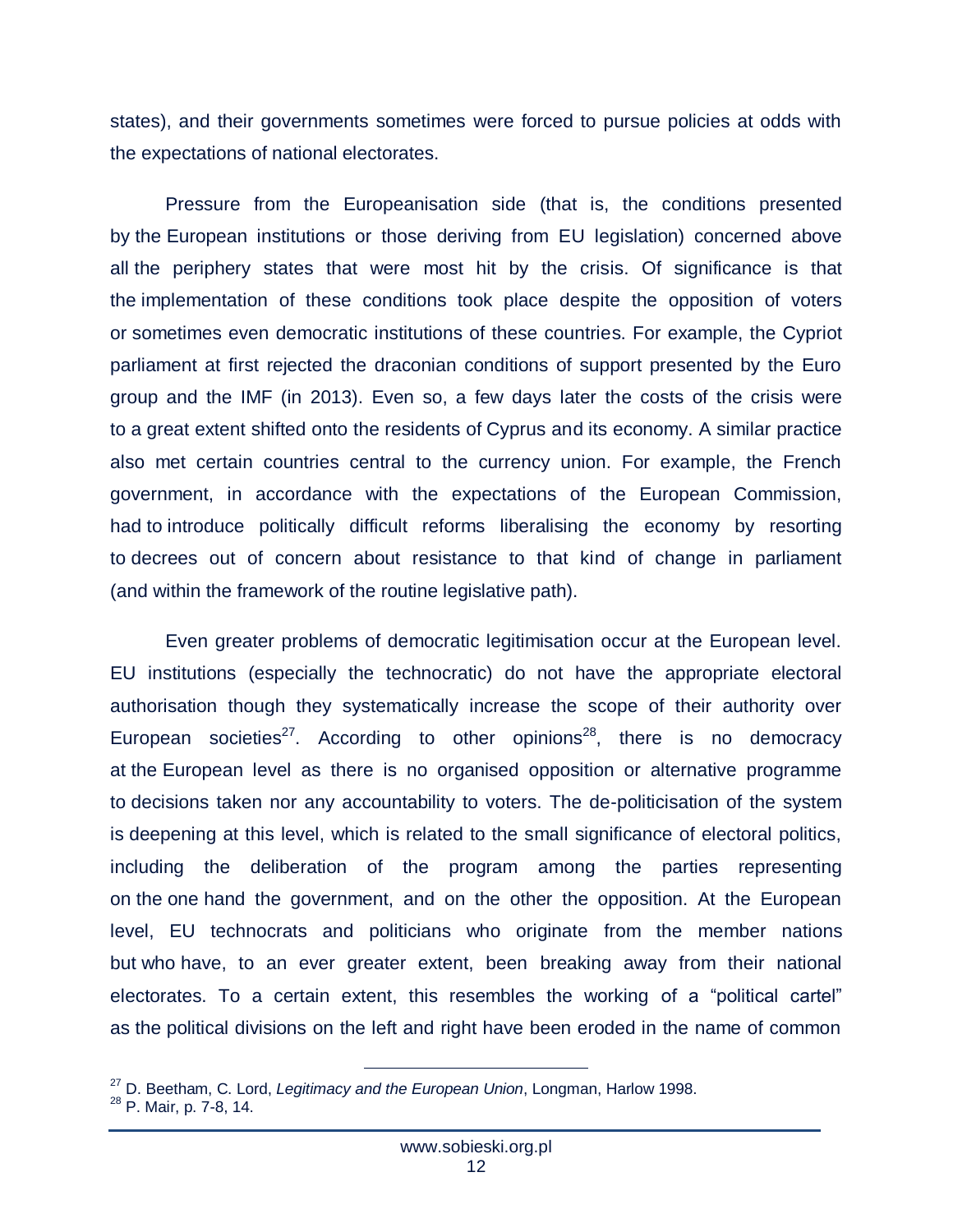interests of the whole political class and a consensus for pro-European political correctness<sup>29</sup>. In a situation of prolonged economic problems, a lack of an organised opposition and European political alternative created very strong political tensions. These however could not be diffused from within the existing political system. So opposition grew towards the whole system itself, in this case directed at the elitist and undemocratic formula for European integration.

This is how the democratic deficit became the source of serious dysfunction in the two-tier European system. It was also a serious obstacle hampering the overcoming of the economic crisis as it blocked the undertaking of essential reforms. Social opposition at the national level hampered both the introduction of political change in Europe (including those leading to the increase in democracy or federalisation of the EU), and also the essential economic reforms in the member states. It inhibited the prospect of increasing fiscal redistribution between individual members of the currency union, leading to a vicious circle in which the deficit of democratic legitimacy effectively prevented the real overcoming of the crisis while the unsolved problems additionally increased social dissatisfaction.

Since the beginning of the crisis in 2008, trust in public authorities, both European and national, has been systematically falling. It has however dropped more strongly for EU institutions (26% between 2007 and 2014 with 16% for national authorities over the same period<sup>30</sup>). While trust in the European Union remained stable up to the autumn of 2009, that later fell rapidly<sup>31</sup>. This was a symptom of rising Euroscepticism as the crisis continued and European institutions applied their crisis therapies. Visible also was the worsening relations between particular European national societies. When asked whether the crisis had brought the citizens of various European countries together, more than half of the respondents expressed a negative opinion $^{32}$ . In these

<sup>29</sup> R. S. Katz, P. Mair, *The Cartel Party Thesis: A Restatement*, "Perspectives on Politics" 2009, vol. 7, no. 4, p. 753-766; P. Mair, p. 14.

Standard Eurobarometer 81, Public Opinion in the European Union, Spring 2014, European Commission, p. 9.

Ibidem, p. 6.

<sup>32</sup> *Standard Eurobarometer 78, Public Opinion in the European Union, Autumn 2012*, European Commission, p. 20.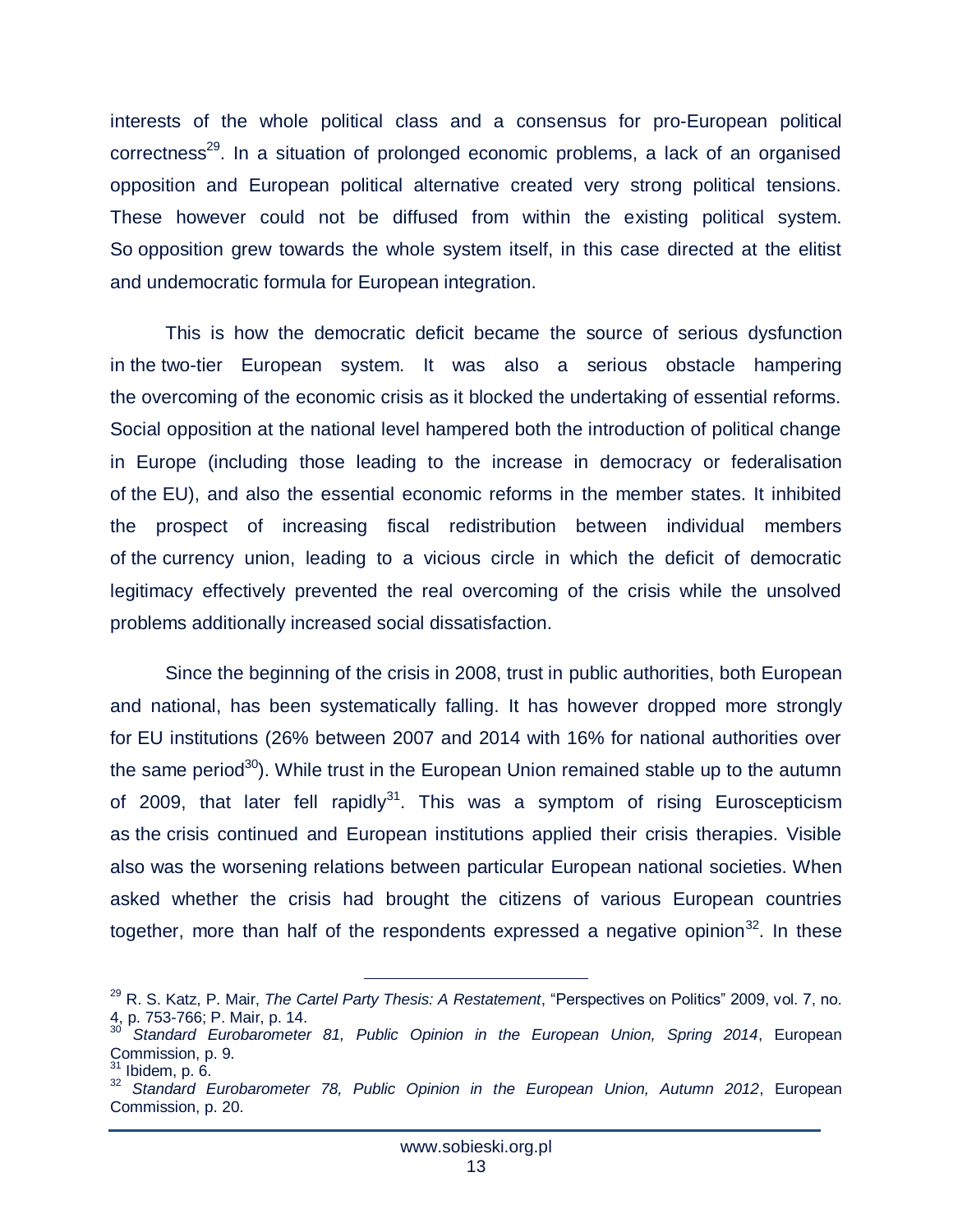conditions it is difficult to demonstrate fiscal solidarity between different currency member countries.

Most interesting of all is that the political ferment occurred in many EU countries simultaneously (and not only those most hit by the crisis). This was a spontaneous bottom-up example of political activity directed against the current elites and the dysfunctional integration processes in Europe<sup>33</sup>. It was anti-systemic in character in relation to the political system functioning in European Union, though it was not directed against the democratic order. Instead it sought to rebuild democracy at the national level (and challenged the limitations at this level resulting from European integration) $34$ . To recap, the lack of organised opposition at the European level turned the Eurosceptic movements into an anti-systemic opposition that, with the deepening economic problems and the dysfunctional governance in the EMU (the Economic and Monetary Union), threatened integration itself.

The results of the European parliamentary elections in May 2014 are a good example of the abovementioned phenomena. They prove the growing wave of social dissatisfaction resulting from, above all, the difficult economic situation in certain EU countries. In some cases this strengthened political forces hitherto considered extreme or populist. This was so in the case of the success of the National Front in France, UKIP in the UK and the very good results of radical groups in Greece, Denmark, Austria and so on<sup>35</sup>. The vast majority were formations that demonstrated Eurosceptic views. They also influenced the position of hitherto mainstream parties<sup>36</sup>. It is very characteristic that the problems of the Eurozone mobilised the parties in opposition to European integration<sup>37</sup>. Voters had become aware of the ineffectiveness

<sup>33</sup> K. Armingeon, B. Ceka, *The loss of trust in the European Union during the great recession since 2007: The role of heuristics from the national political system*, "European Union Politics" 2014, vol. 15 (1), p. 81- 107 [99].

 $34$  A consideration of the rise of populist movements in Europe as an effect of European integration: C. Mudde, *The Populist Zeitgeist*, "Government and Opposition" 2004, 39 (4), pp. 542-563 [562].

<sup>35</sup> Por.<http://www.results-elections2014.eu/en/election-results-2014.html> [access: 24.06.2014].

<sup>36</sup> C. Mudde, *Three decades of populist radical right parties in Western Europe: So what*? "European Journal of Political Research" 2013, vol. 52, p. 1-19.

 $37$  On the subject of the growing importance of the Eurozone crisis and the European context for national electorates: P. Statham, H.-J. Trenz, *The Politicization of Europe: Contesting the Constitution in the Mass Media*, New York – London: Routledge 2012.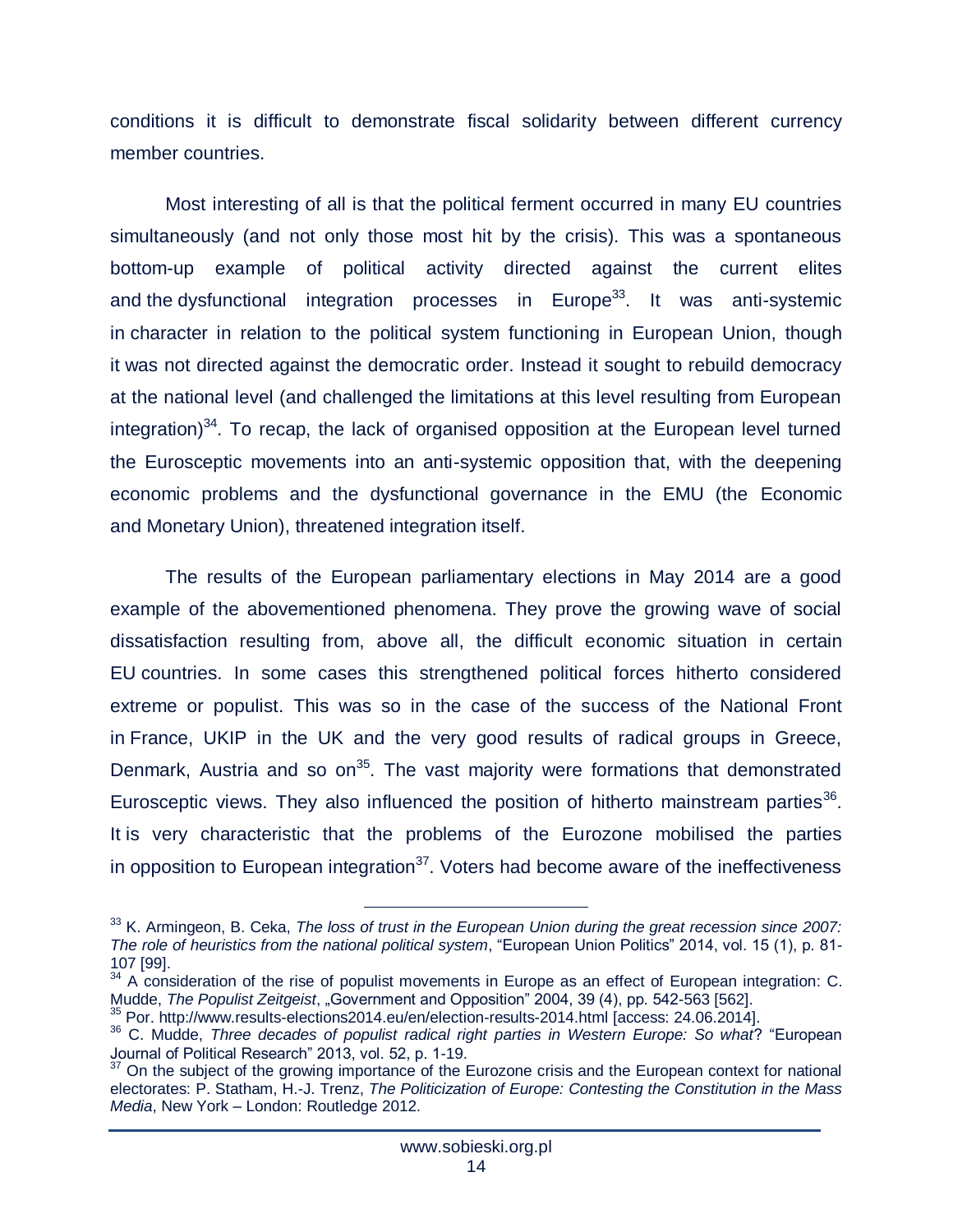of European institutions in the face of the crisis, or what is worse, the negative influence of anti-crisis policies undertaken at the initiative of European institutions on the economic and social situation in their countries. Thus the common currency, instead of uniting and building European identity, became the symbol of problems and the "fuel" for Eurosceptics. What is more, Europe was also criticised for limiting the effective policy of national states as regards the burning issue of excessive immigration. This is why voters increasingly demanded the limitation of European institutions authority and a restoration of the competences of national governments. The abovementioned postulates also addressed the rebuilding of full democracy in the member nations, which had been narrowed as a result of the processes of integration. This is highlighted in the statements of Marie Le Pen, leader of the winning National Front in France, who did not conceal that she sought the fall of the European Union. She described it as the "Soviet European Union", which had "stolen the sovereignty" and means of "self-determination of national authorities" and is also a "anti-democratic monster"<sup>38</sup>.

The crisis also brought into focus the "differing quality of democracy" in Europe. The point is that not all member states are democratically equal in the course of European integration and the crisis seems to be strengthening procedures and institutions of democracy in some and weakening those same institutions in others. Researchers had noted that European integration affected democracy in different ways in each individual member nation<sup>39</sup> already before the crisis. For example, in the countries in the south of Europe, the controlling functions of national parliaments over the actions of governments in European policy were reduced. Meanwhile, in the countries of central and northern Europe, parliaments mobilised themselves to additional control of executive power and the monitoring of EU regulatory policy. The mentioned effect is related to the growing asymmetry of political influence on the course of European events between the largest states and the smaller or peripheral ones. This tendency strengthened together with the spread of majority

<sup>38</sup> *Achtung, Frau Merkel*, Der Spiegel no. 23, 2.06.2014, p. 82-85.

<sup>39</sup> T. Winzen, *National Parliamentary Control of European Union Affairs: A Cross-national and Longitudinal Comparison*, "West European Politics" 2012, vol. 35, no. 3, p. 657-672.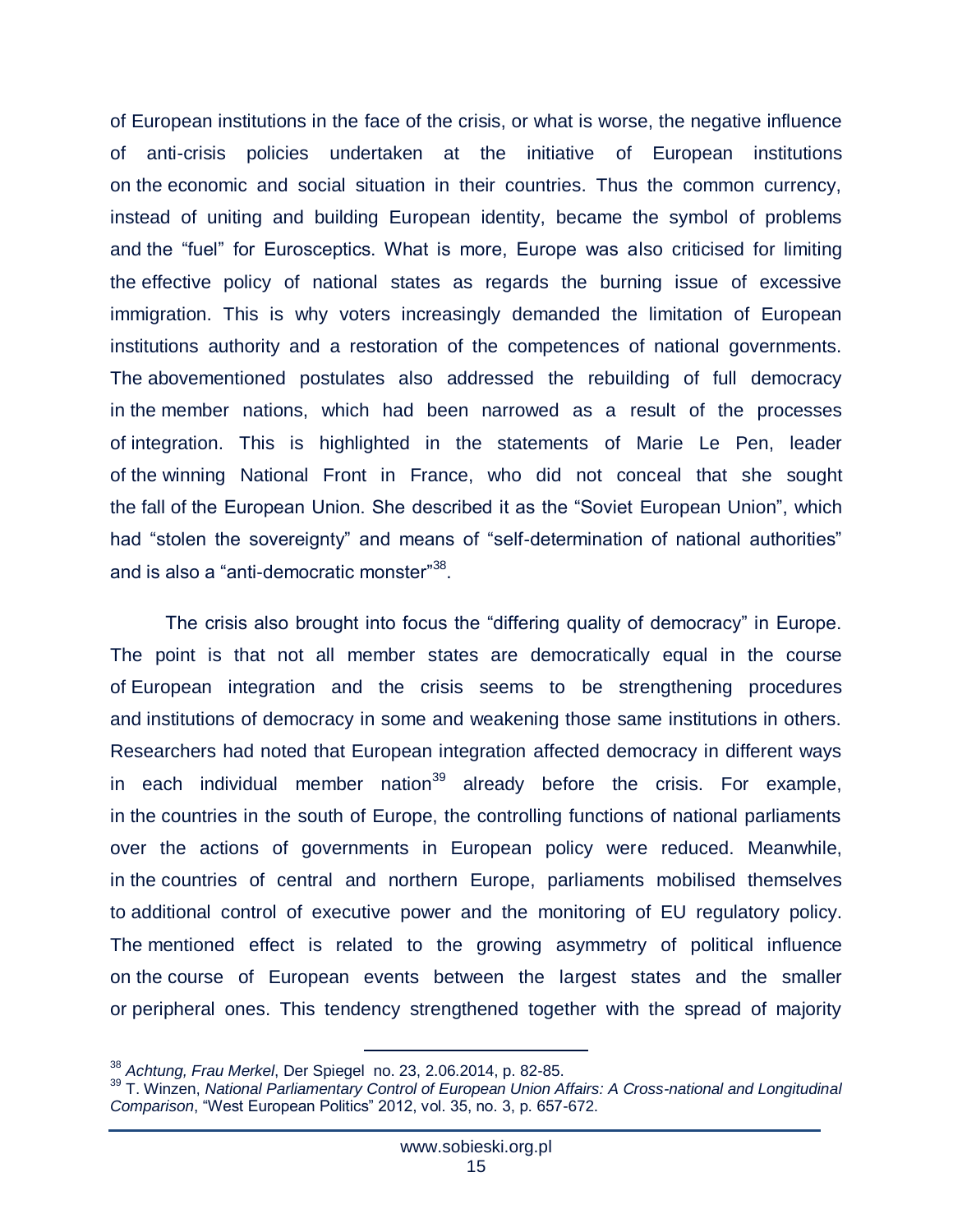voting in EU organs, and was additionally amplified during the crisis by, amongst other things, the conditional granting of financial support from European institutions. The states that donated the most support funds increased the scope of their relative power, while those that received funding were forced to accept a range of difficult political conditions.

Thus differing degrees of decision-making influence translated into an unequal scope of sovereignty of specific countries, and at the same time the stronger or weaker influence of national electorates on European policy. Governments and other elected institutions (defined as *majoritarian institutions)* had in some countries greater opportunities to respect the will of their electorates than others. The political role of the German parliament clearly grew in the time of the crisis, to the extent that it could block a plan meticulously negotiated at the European level. At the same time, the will of voters or democratic institutions in the weaker countries of the currency union, like Greece or Cyprus, could be treated lightly by EU decision-makers. This weakened democracy in these countries. The phenomenon of *differing quality of democracy*  in specific countries is also defined as "reduced symmetry of political pluralism" in Europe and has even been recognised as a threat to the stable functioning of the Community<sup>40</sup>.

To sum up, the economic crisis emphasised the problems resulting from the deficit of democracy and inflamed the dysfunctions of the two-level political system in Europe. There are basically two ways of overcoming these problems. The first, in accordance with the hitherto tradition of the elitist integration process that concentrates power in the mainstream of the political spectrum among the national and international elite (or defined as transnational), which acts according to the specifics of a political cartel. The second, alternative way of overcoming the dysfunctions described above could be the seeking of fundamental systemic change in the direction

 $\overline{a}$ <sup>40</sup> E. B. Haas, P. C. Schmitter, *Economics and Differential Patterns of Political Integration: Projections about Unity in Latin America*, "International Organization" 1964, vol. 18, no. 4, p. 705-737; T. G. Grosse, *Cztery obszary analizy kryzysu w ekonomii politycznej*, [w:] T. G. Grosse (red.): *Między polityką a rynkiem. Kryzys Unii Europejskiej w analizie ekonomistów i politologów*, Uczelnia Łazarskiego, Warsaw 2013, p. 195-218.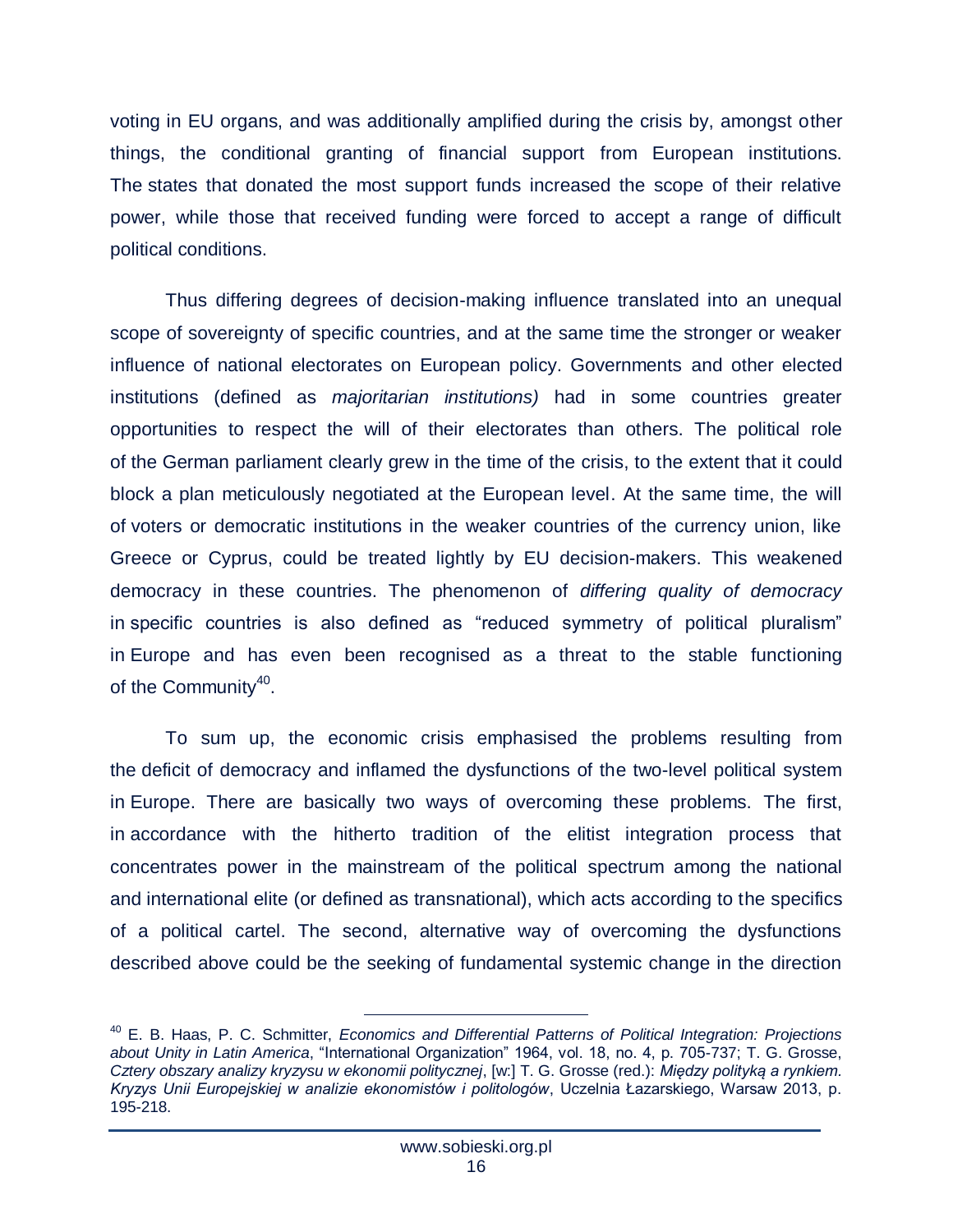of increasing the role of democratic mechanisms in European politics. This approach would also imply attempting a bottom-up (non-elitist) way of defining the priorities of uropean policy, in particular taking into consideration the preferences of voters – even those who support the groupings considered as populist.

The period of economic crisis did not bring with it change in the political system in the EU especially in the form of bold treaty reform in the direction of the implementation of democratic federal institutions<sup>41</sup>. It is true that these kinds of proposals were discussed, but they met with sharp protests from the majority of member states. The rise of Eurosceptic sentiments in European society did not favour this kind of reform initiative. The elites of the political mainstream only to a small extent took up the arguments of more extreme groups or those seen as populist during the crisis. This was the case as far as the reaction against immigration was concerned, at first signalised by radical parties but later a similar rhetoric spread to the mainstream. This bore fruit in the introduction of restrictions to Schengen in  $2011^{42}$ and the discussion between the main EU politicians on the need to introduce change in European legislation in terms of the free movement of people (especially about the reduction of opportunities to take advantage of social support in immigration host  $countries<sup>43</sup>$ ).

The dominant approach to overcoming political problems were the earlier applied methods of the pro-European establishment. The aim was to maintain the mainstream's hold on power, above all in the member states but also at the European level (for example in the European Parliament). These are parties and elites favouring the integration process and the way Europeanisation has functioned up to now. The circulation of power within these elites as a result of successive elections has not changed European policy in any fundamental way. This was accompanied

<sup>&</sup>lt;sup>41</sup> T. G. Grosse, *Bez "przełomu instytucjonalnego" w Europie, w*: L. Wojnicz, D. Rdzanek, M. Potkańska (red.): *W poszukiwaniu finalité politique Unii Europejskiej. Aspekty teoretyczne i praktyczne,* Instytut Politologii i Europeistyki Uniwersytetu Szczecińskiego, Szczecin – Warszawa 2015, s. 81-100.

<sup>42</sup> P. Bocquillon, M. Dobbels, *An elephant on the 13th floor of the Berlaymont? European Council and Commission relations in legislative agenda setting*, "Journal of European Public Policy" 2014, 21:1, p. 20- 38.

<sup>43</sup> *UK and Germany dislike EU 'welfare tourism' plan*, EUobserver, Brussels, 6. December 2013, <https://euobserver.com/justice/122370> [access: 30.03.2015].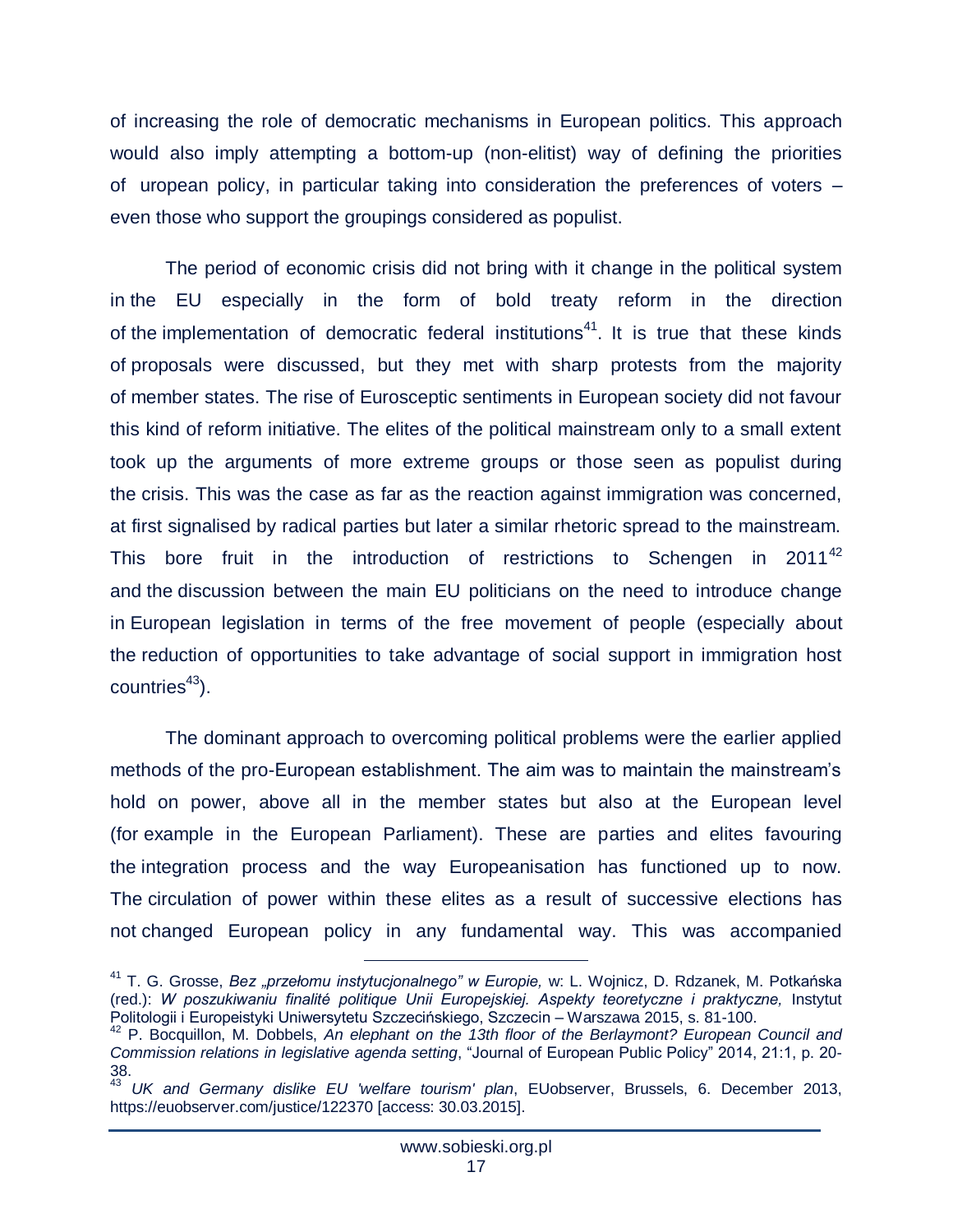by numerous activity designed to discredit the politicians outside the main circle of political parties, especially those declaring radical ideas for EU reform. An example was the activity of the two traditionally largest French parties (the Socialists and the Union for a Popular Movement) directed against the National Front and its leader Marine Le Pen. As a result, despite the high level of popular support for Le Pen party in the local government elections of 2015 (25% in the first round, which was the second largest result), power in all French departments remained in the hands of the establishment parties.

Also, the politicians of radical parties that gained power were ostracised, as were all other politicians that questioned the main direction of anti-crisis policy and the way Europeanisation functioned. An example is above all the leaders of Syriza, the radical left-wing party that won the elections in Greece in 2015 under the standard of ending the EU support programme and the loosening of the savings policy imposed by European institutions. The activity of the European side could have been directed towards the discrediting of these politicians in the eyes of voters. They were presented in the media as inexperienced in the meanders of European politics and lacking the appropriate diplomatic good manners, whose irresponsible activity undermined the trust of financial markets and foreign partners that could have many negative results for Greek society. There were also rumours of ideas suggested by European diplomats to influence changes in the Greek government and exclude the most radical Syriza politicians<sup>44</sup>. Earlier pressure from certain European states lead to the resignation of the government of George Papandreou when it attempted to hold a referendum on the conditions of the European support programme (2011). Similar pressure resulted in the crisis and resignation of Silvio Berlusconi as Prime Minister (autumn 2011), who was clearly hostile to the recommendation of EU institutions in terms of conducting reform and frequently criticised the policy of budgetary cuts promoted by German decision-makers<sup>45</sup>.

 $\overline{a}$ <sup>44</sup> *Frustrated officials want Greek premier to ditch Syriza far left*, Financial Times, 5 April, 2015, p. 2.

<sup>&</sup>lt;sup>45</sup> An American journalists investigation proved that the German Chancellor A. Merkel personally appealed to the President of Italy to dismiss Prime Minister Berlusconi from his post. *Deepening Crisis over Euro Pits Leader Against Leader*, The Wall Street Journal, December 30, 2011.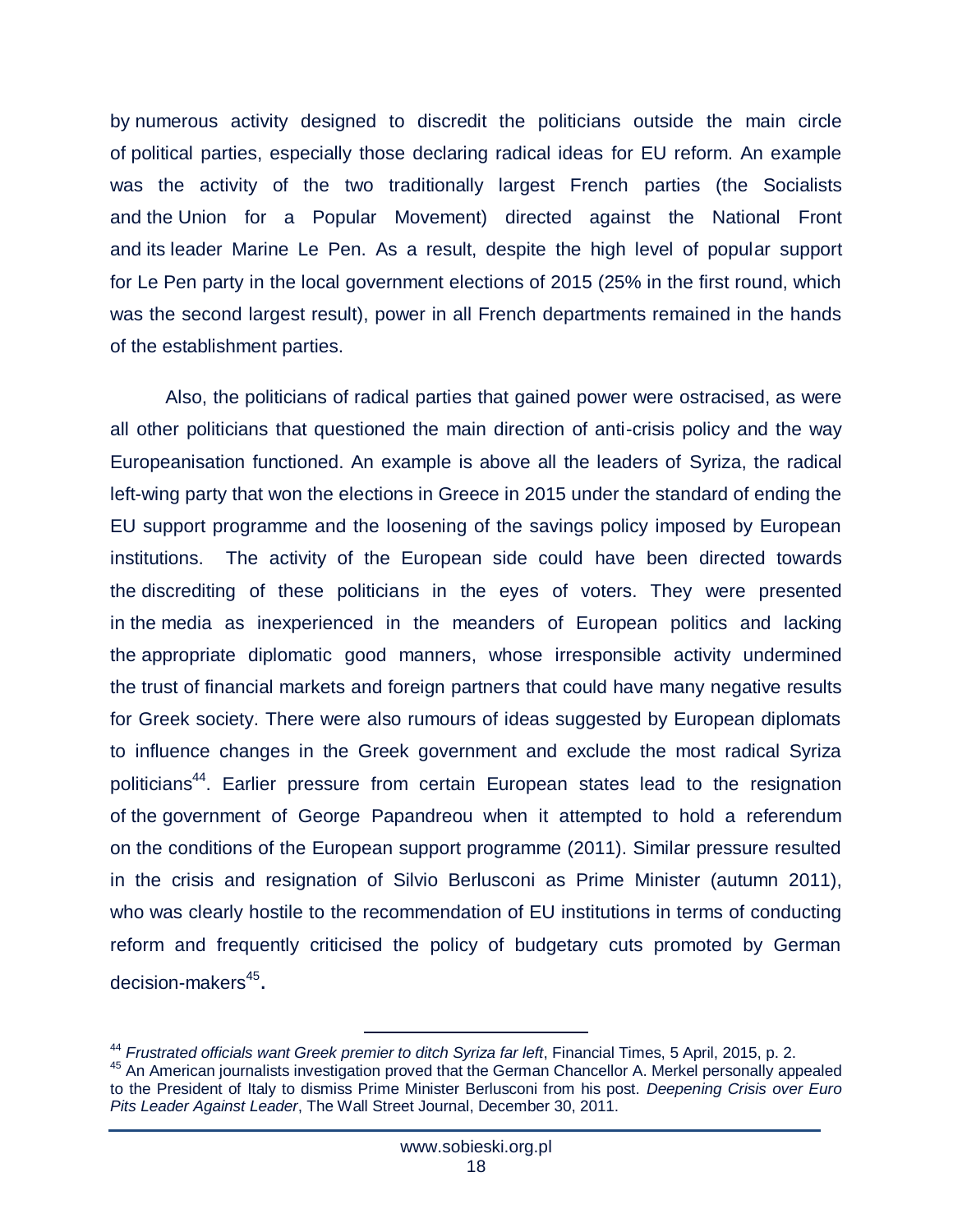The overcoming of the signs of the crisis in the two-level political system took place therefore without the introduction of formal systemic change and also by the application of earlier methods promoting Europeanisation, maintaining the pro-European political elite in power and the ostracism of radical politicians or those considered to be Eurosceptic. It is true that the earlier dysfunctions of the political system and the democratic deficit in Europe were brought into relief, but this did not fundamentally change the main approach of the mainstream elite to European integration. This will be the breeding-ground for further problems and disintegration phenomena as long as the weight of the economic crisis does not lessen in the currency union.

#### **The direction of change in the European integration**

As I have already mentioned, there have been no formal changes attempted in the political system in Europe. Nevertheless, a number of informal adaptations inside that system have been introduced that have significantly modified its way of functioning<sup>46</sup>. As a result, the processes of European integration are ever less based on the community model. This was based on the relative equality between different European institutions as well as the gradually increasing autonomy of community institutions (like the European Commission and the European Parliament) from the intergovernmental bodies. Within the community model the balance of power was also maintained between the greatest member states and the smaller, more peripheral members. Community institutions were guarantors of this balance as well as the cohesion of the EU regulatory system. A basic principle of this model was solidarity with the weaker members of integration.

The community model suffered erosion during the crisis of the Eurozone. However, a new integration model emerged in which the strongest member states gained growing political influence. An asymmetry of power between intergovernmental

<sup>&</sup>lt;sup>46</sup> T. G. Grosse, *Zmiana modelu integracji w dobie kryzysu strefy euro*, "Rocznik Europeistyczny" 2015, no. 1, in print.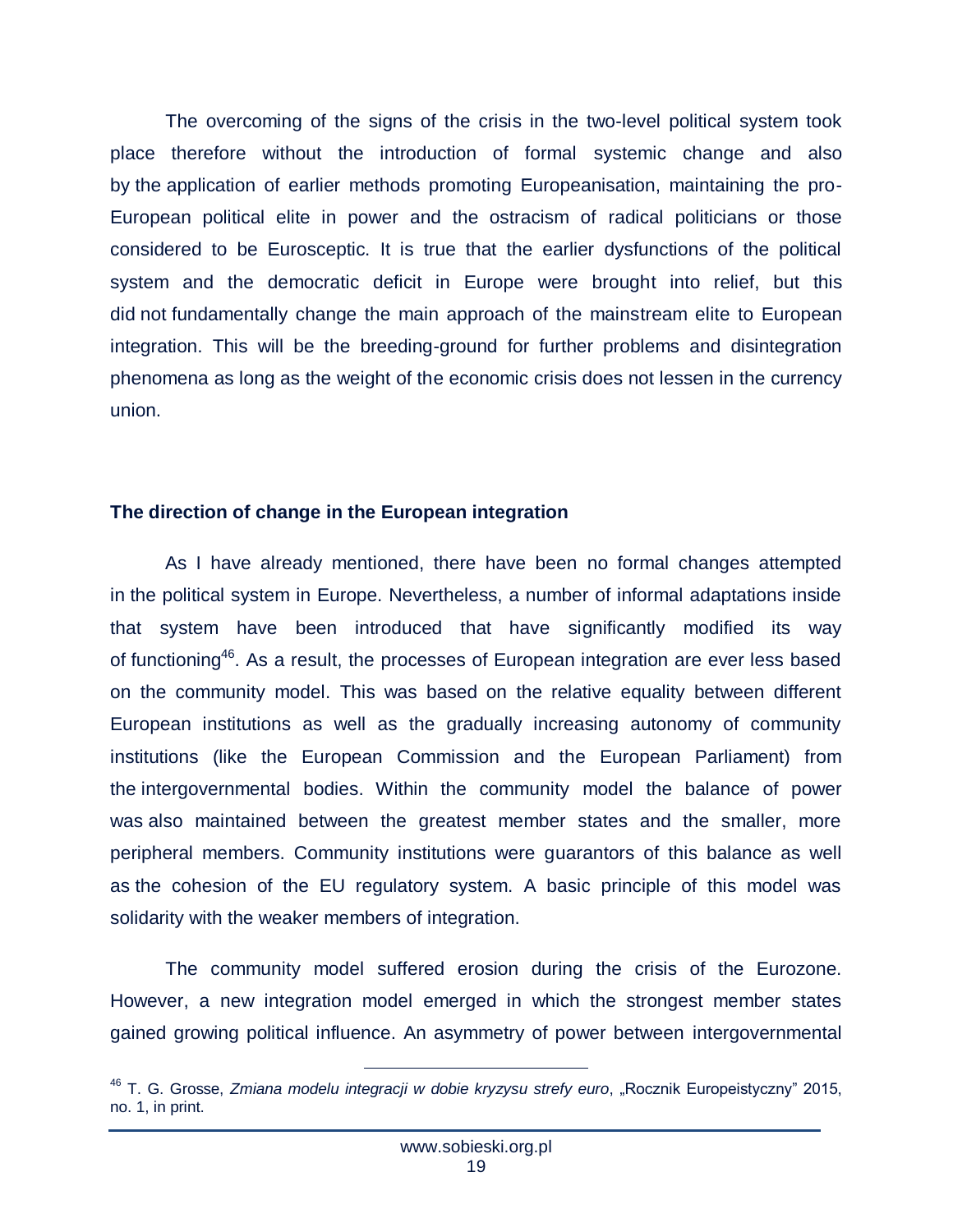institutions and the remaining European institutions emerged, as did a hierarchy of the strongest countries over the smaller, politically weaker or peripheral members. An additional process was the rising political segmentation into various integration circles in the EU in accordance with the mechanism of the "two-speed Europe". The basis of this process was the strengthening of the political role and growing institutionalisation of the Eurozone, as was also the territorial and political division into central and peripheral states.

The changes taking place as a result of the crisis were partially in the direction of fiscal federation, as proven by the transfer of certain fiscal competences from the national to the European level. This however took place without the appropriate strengthening of EU political institutions and so was to the detriment of democracy in Europe. At the same time, it is difficult to call the described systemic tendency as strengthening of "technocratic federation". It is true that there was a rise in the executive competences of technocracy (including the Commission and European Central Bank), but this was under stronger intergovernmental supervision and exactly in accordance with the will of the largest (and the richest) member states. This served to discipline the weaker states or those most hit by budget difficulties in the name of the strongest, with the agency (or use) of European instruments. This created an asymmetry of power of the central countries over the weaker politically or peripheral European states with the aid of European tools.

So I propose describing the discussed systemic tendencies as "asymmetric confederation", the characteristic of which is the uneven distribution of political power between central and peripheral states but also an asymmetrical level of political legitimation – higher in the largest member nations and lower in the weaker or more geographically peripheral. This could lead to the fulfilment of Ulrich Beck's prognosis that as long as the Union does not reform itself in the time of crisis in the direction of a full (democratic) federation, it will move in the direction of a neo-colonial system<sup>47</sup>.

 $\overline{a}$ <sup>47</sup> U. Beck, *German Europe*, Polity Press, Cambridge 2013, p. 44.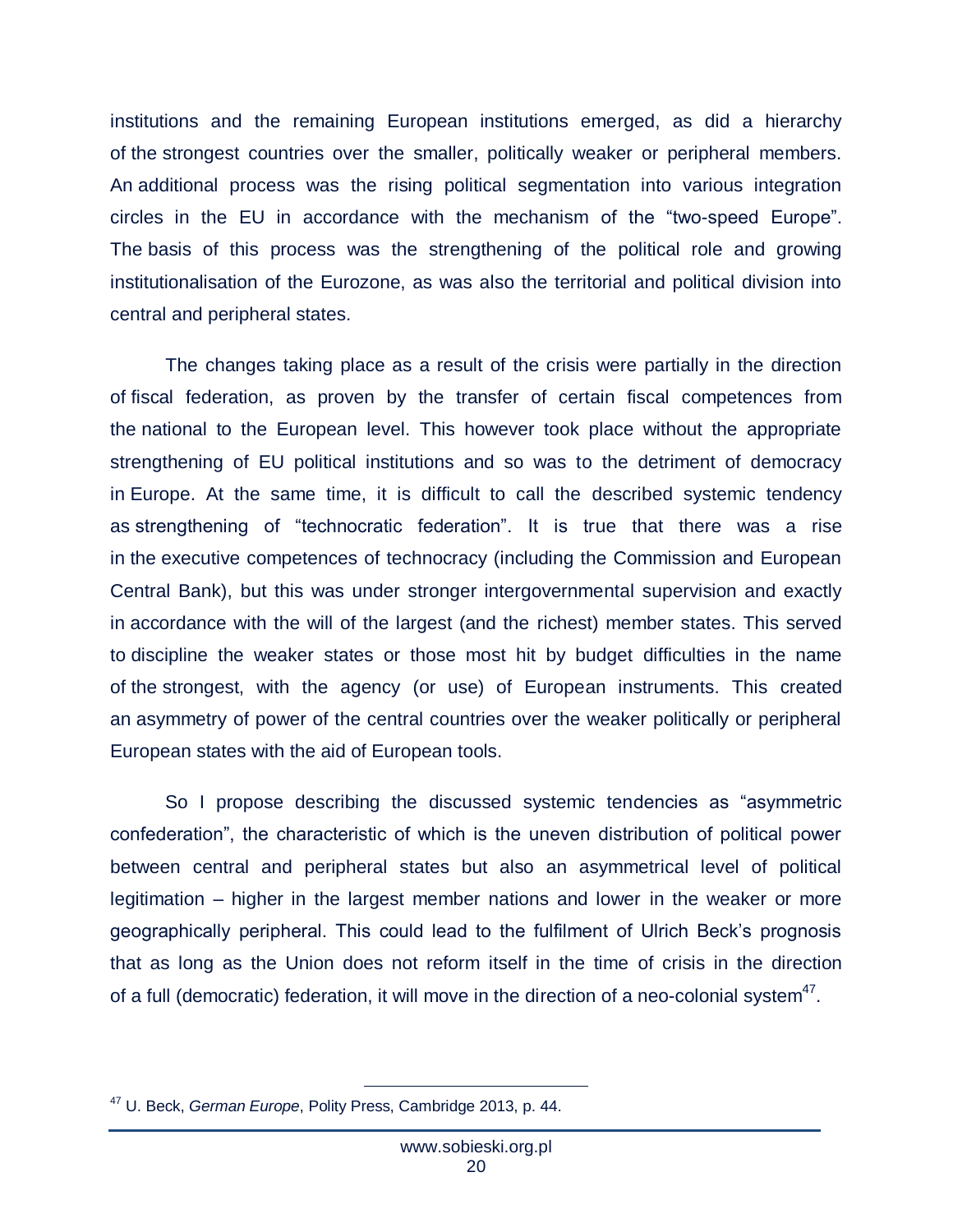Over the years of the crisis in Europe, it was not possible to fully overcome economic problems and especially eliminate macroeconomic differences and certain institutional shortcomings in the currency union. The improvement of economic activity in the Eurozone in 2015 may therefore turn out to be short-lasting. In the long run, there is also no guarantee that it will be possible to maintain Eurozone integrity and that there will be no process of disintegration or secession. The methods for overcoming political problems remained largely the same as before. They were designed to keep the groups supporting integration in power, those accepting the realities of Europeanisation and which originated from the political mainstream. The main threat to the political system was radical and Eurosceptic groupings. In this situation, also democracy at the national level also turned out to be risky for the stability of the political situation in a two-tier European system, especially given the possibility of groupings described as populist coming to power. This was actually solidly blocked by the elite of the mainstream both in the member states and at the European level.

Overcoming the crisis was to a great extent directed at restoring the pre-crisis *status quo*, not only in the sense of stabilising the economic situation but above all to maintain the earlier competitive advantages of the central states and minimisation of the redistributive costs borne by those states on behalf of the countries most hit by the crisis. A sign of the tendency to rebuild the *status quo* was basing anti-crisis policy on the already existing Stability and Growth Pact and the coordination of economic policy between member states. Another sign of this tendency was the abstaining from any fundamental changes in the EU political system in the direction of a democratic federation. Also, the tactic of the pro-European establishment tended largely towards maintaining the *status quo* in the scope of hitherto practice of the functioning two-tier European system.

During the crisis there however were informal adaptations in the political system that result in Europe departing from, in my opinion, the earlier community model in the direction of "asymmetrical confederation". In this model the role of intergovernmental institutions grows as does the hard rivalry between member states and the dictate of countries of greater economic and geopolitical potential over